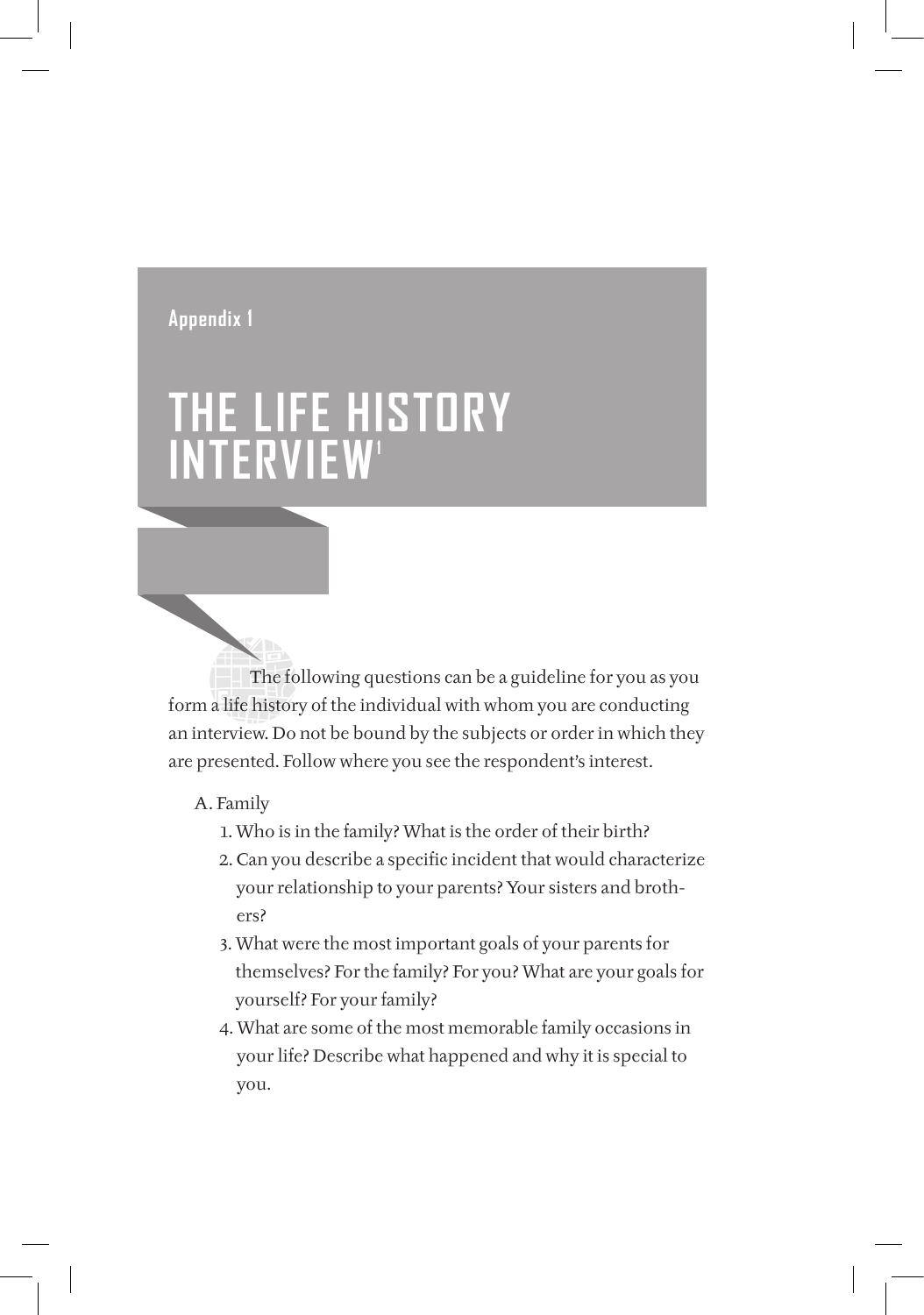### B. Residence

- 1. Where did you live? Tell me something about the place and the people.
- 2. What are the most memorable places and events in your home and community?
- 3. What kind of things happened at those places that are special to you?

#### C. Life Cycle

- 1. When you were growing up, what events do you remember that were most satisfying to you; you achieved a goal, or something happened that pleased you very much?
- 2. What happened on those special occasions? Who were the important people who helped make that happen? What meaning do these occasions have for you now?
- 3. What events did your family observe in your life and in the life of others? i.e., deaths, marriage, births, etc.
- 4. How did you and your family members participate in these events? What meaning did this have for you?
- 5. Tell me your personal story! What were the key events in your life?

#### D. Community and Friends

- 1. Who were special friends? How did you choose these people as friends?
- 2. What made these people special for you? How did you help one another?
- 3. How do you communicate with these people today, and about what subjects?

### E. Beliefs

- 1. What did you learn about gods? How did this relate to your family's interest?
- 2. What does your family believe about God and the supernatural?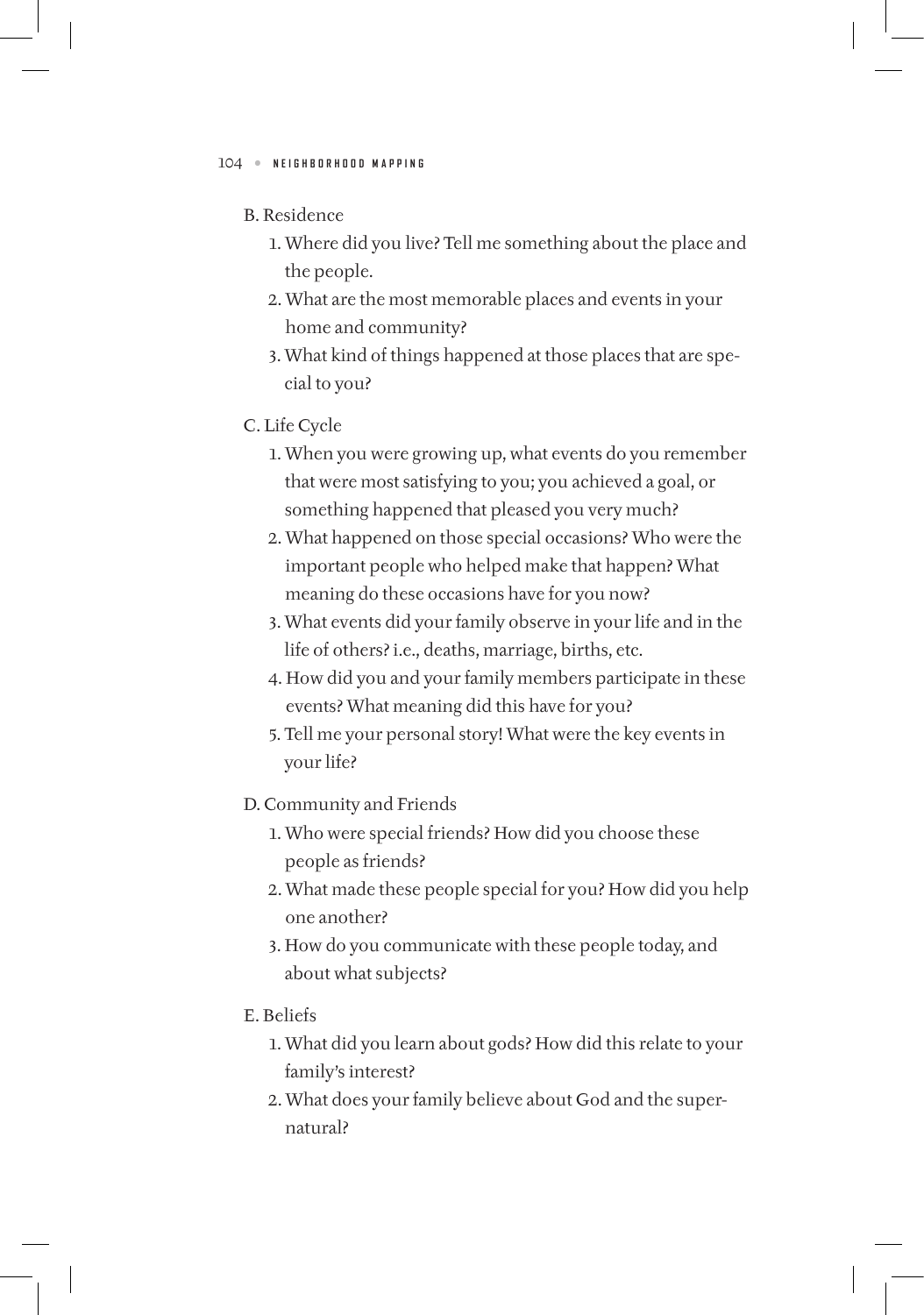- 3. How does your family cope with illness and disaster?
- 4. What do you believe about God and about God's interest and concern about your life?
- F. Questions of motivation primary to understanding meaning/action (This will help in your analysis of the life history material.)
	- 1. What are your informant's most important goals over the span of their lives?
	- 2. What are the key interests that preoccupy them at this point in time?
	- 3. What are ordinary interests that compel your informant's attention, although not central to "goals"?
	- 4. What interests are reflected in your informant's ordinary conversations? Daily routines?
	- 5. How do informants order personal priorities as they relate to needs and goals?
- G. Questions of motivation primary to understanding meaning/ action (This will help you in the application of ministry.)
	- 1. What people and events have been most influential in helping your informant achieve goals and interests?
	- 2. What message do you find in Scripture that addresses your informant's goals and interests?
	- 3. What kind of relationship must you build to get your informant's interest and attention?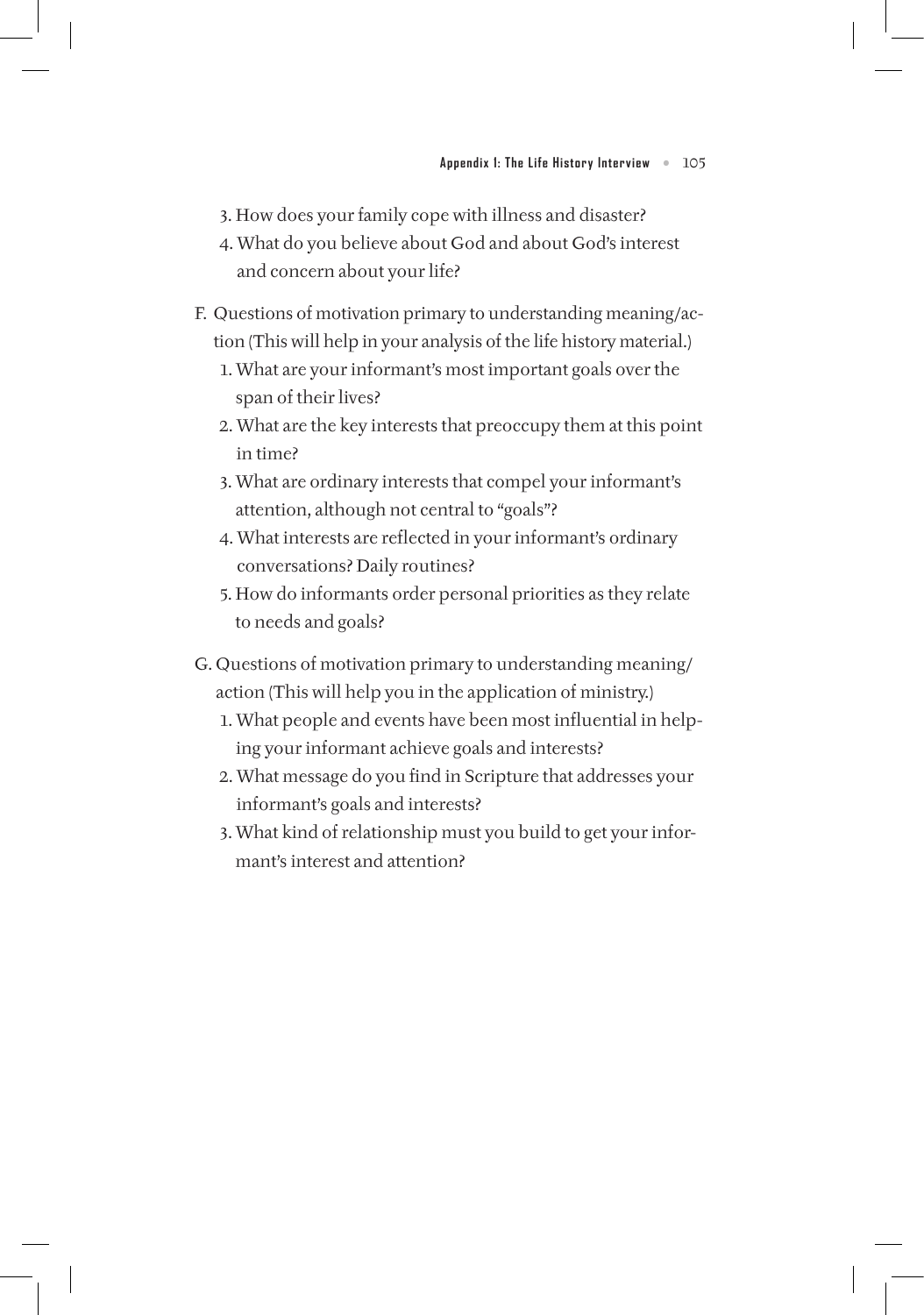## **appendix 2**

# **surveY best praCtiCes**

# **geNeral guideliNes**

 Begin with the "why?" Why are you asking these questions? Your answer to this question determines the purpose behind your survey and the questions you select or write yourselves. Remember that you want information of interest to your ministry. You want to be able to describe your community (i.e., age and gender). You also are interested in what your community sees as their needs (i.e., traffic violations or lack of job opportunities). Once you have this information, you can work out what those descriptions and needs look like in relation to each other.

Remember to have clear directions using basic terminology and very specific questions. A simple layout is necessary. There should be two sections. Demographics and Felt Needs. Place your demographic questions first, followed by your felt needs questions. Within the two sections make sure the questions listed meet these goals: least sensitive to most sensitive and fact oriented to opinion oriented. Feel free to follow our survey template as a way to get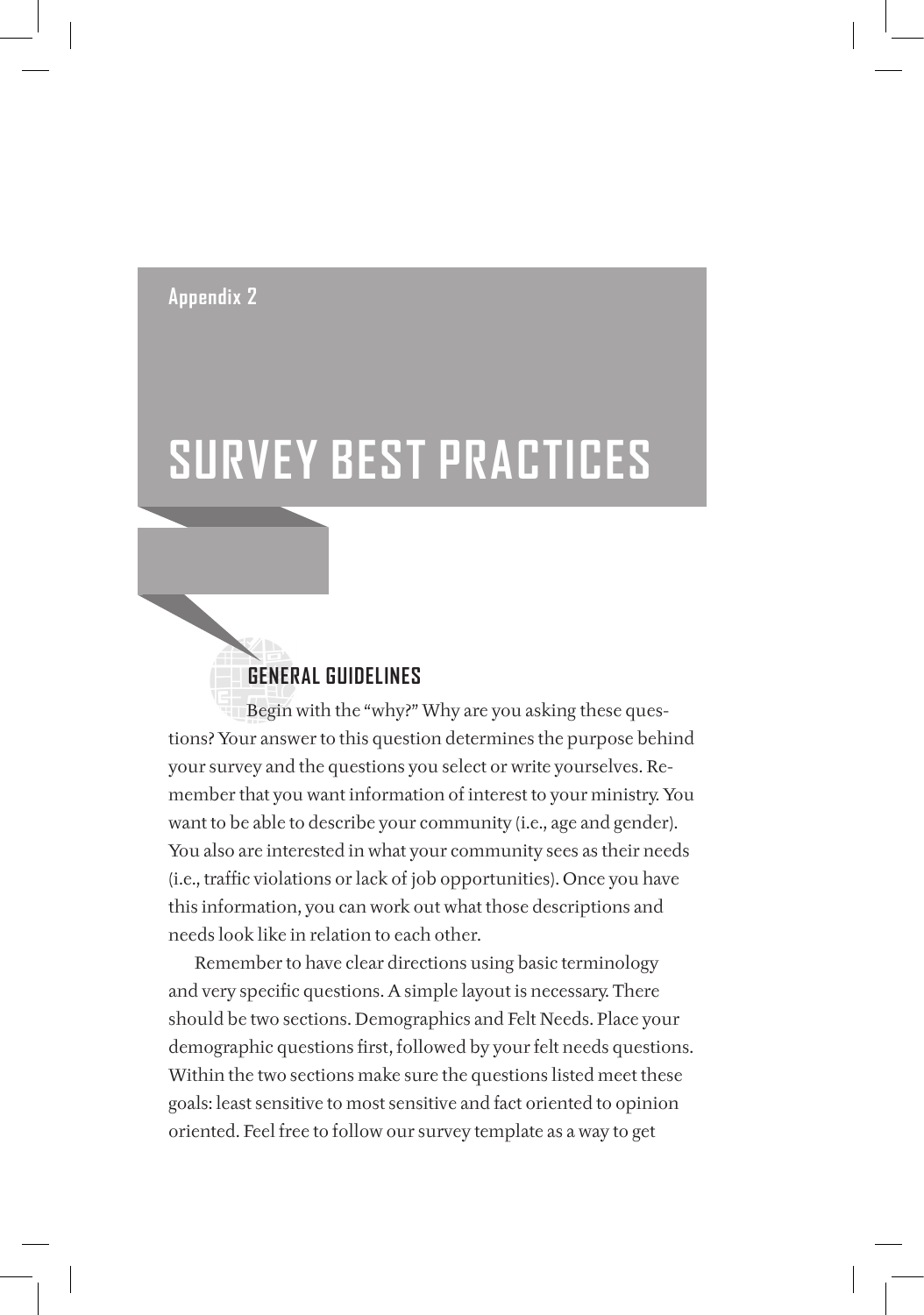started. A short completion time requirement shows respect for your survey participants. As a general rule, try to keep your survey under fifteen questions.

## **Getting Started**

Now it's time to try your survey out (pilot testing). Make sure participants who fill out your survey fit the general demographic characteristics of your ministry environment's local radius. Time each trial run participant. Eight to ten minutes is the max. If trial run participants are struggling with reading comprehension, it will show up in how long it takes them to complete your survey. Unanswered questions can also teach us about cultural sensitivity. Lack of understanding or unintended insults can be minimized or fixed early on through a trial run.

## **Refining Your Survey**

Close-ended, neutral questions increase response rates. But these types of questions require good options for your survey participants to choose from. If several participants selected "Other" as an option and wrote in their response, consider including that option on your finalized survey. If several trial participants left a question unanswered, rephrasing the question or taking it out of your survey altogether may be necessary.

If what you expected to be a sensitive question resulted in only "safe" responses, then you are likely experiencing survey bias. The participants could be doing this for several reasons. They might want to present themselves in the best light possible to avoid violating the social norms of their community. An example of this would be no participant admitting to being divorced or currently separated from their spouse. Another important consideration is fear of judgment and performance anxiety. Most people want to be liked. Consequently, a participant might select answers that he or she thinks will please the survey distributor.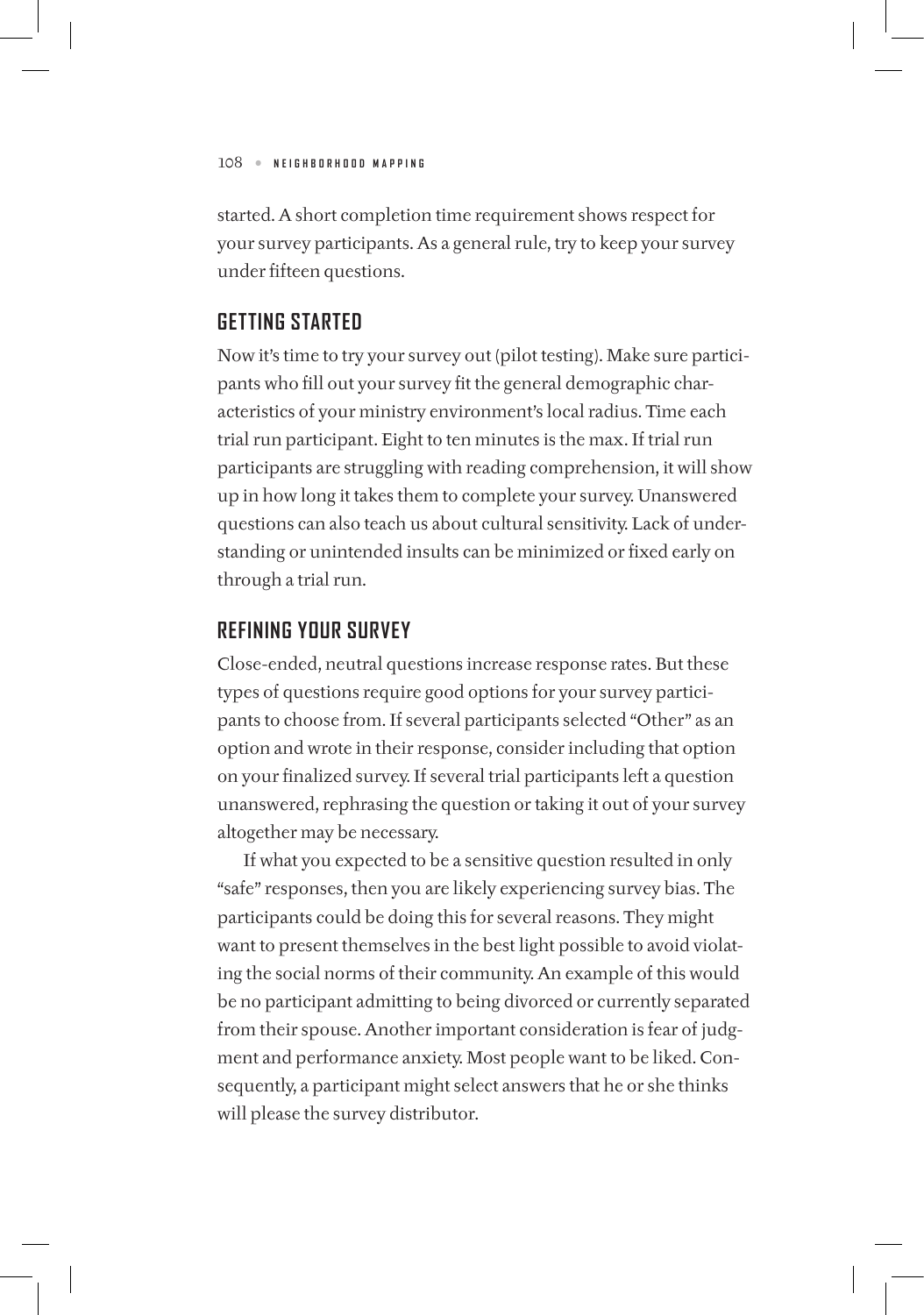# **appendix 3**

# **saMple surveY QuestioNs aCCordiNg to CategorY**

 You will want to tailor certain questions according to the demographic characteristics found in the United States Census data for your area of interest. A good rule of thumb is to have no more than six choices per close-ended question. Make the last choice "Other" so that the survey participant can fill in a more specific option if necessary.

## **geNeral deMographiC**

- 1. Approximate age
	- a. 17 and under
	- b. 18–19 c. 20–29
	-
	- d. 30–39 e. 40–49
	- f. 50–59
	- g. 60–69
	- h. 70+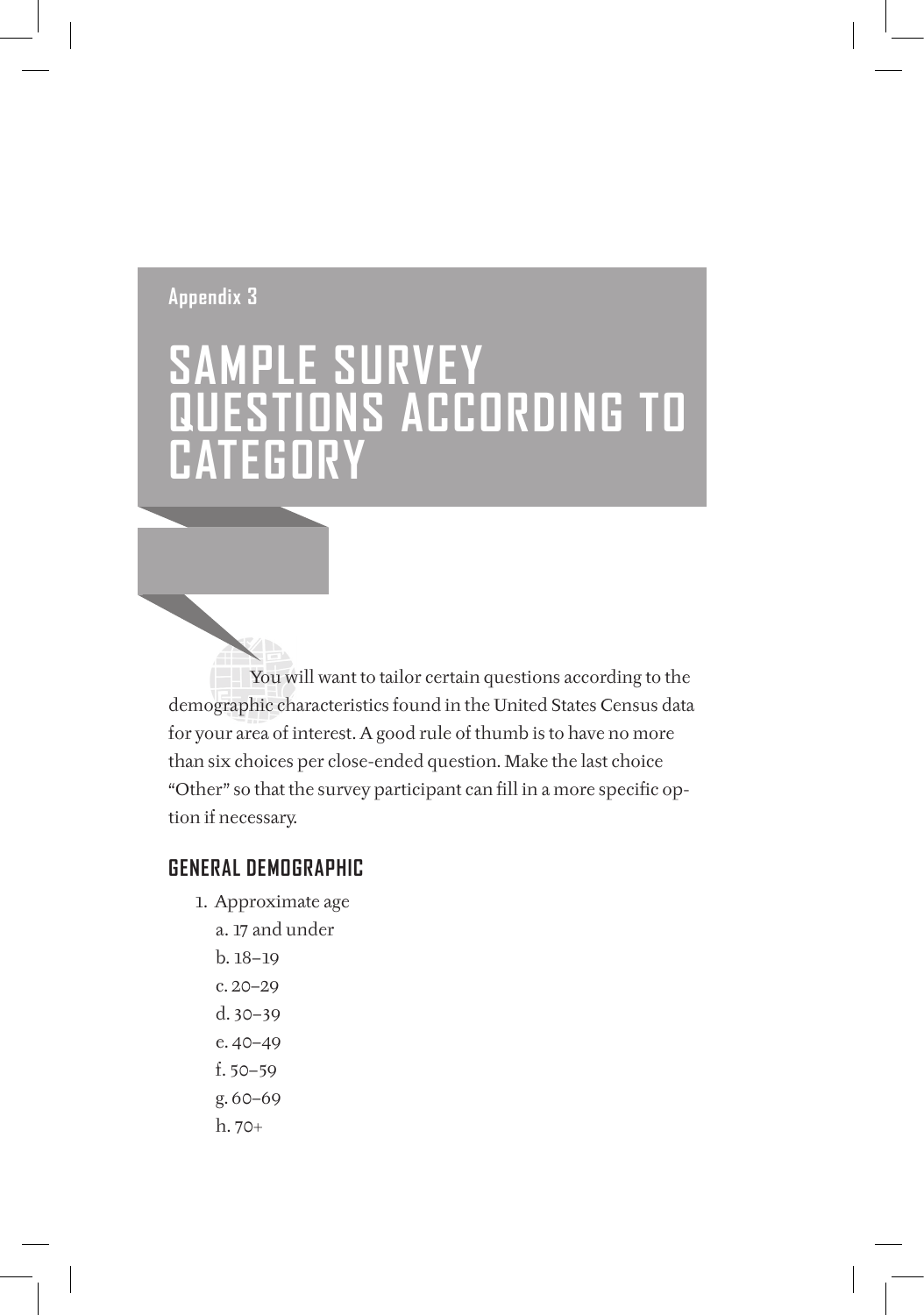2. Profession or current occupation (please include student status)

a. Full-time:\_\_\_\_\_\_\_\_\_\_\_\_\_\_\_\_\_\_

b. Part-time:\_\_\_\_\_\_\_\_\_\_\_\_\_\_\_\_\_\_

c. In-between work

d. On government disability

3. Number of years in current occupation

a. \_\_\_\_\_\_\_\_\_\_\_\_\_\_\_\_\_\_\_

4. Please select all of your ethnicities

a. Black (Haitian, African, African-American)

- b. Chinese
- c. Cambodian
- d. Indian

e. Japanese

f. Korean

g. Latino (Central/South America)

h. Latino (Mexican)

i. Native American

j. Pakistani

k. Spanish/Portuguese

l. White (Caucasian)

m. Vietnamese

n. Hmong

o. Other:\_\_\_\_\_\_\_\_\_\_\_\_\_\_\_\_\_

5. What language or languages do you speak very well?

a. \_\_\_\_\_\_\_\_\_\_\_\_\_\_\_\_\_\_\_\_\_\_

 $\mathbf{b}$ .  $\blacksquare$ 

c. \_\_\_\_\_\_\_\_\_\_\_\_\_\_\_\_\_\_\_\_\_\_

6. How well do you read English?

a. A few words (street signs)

b. A few sentences (instructions)

c. Many paragraphs (a newspaper article)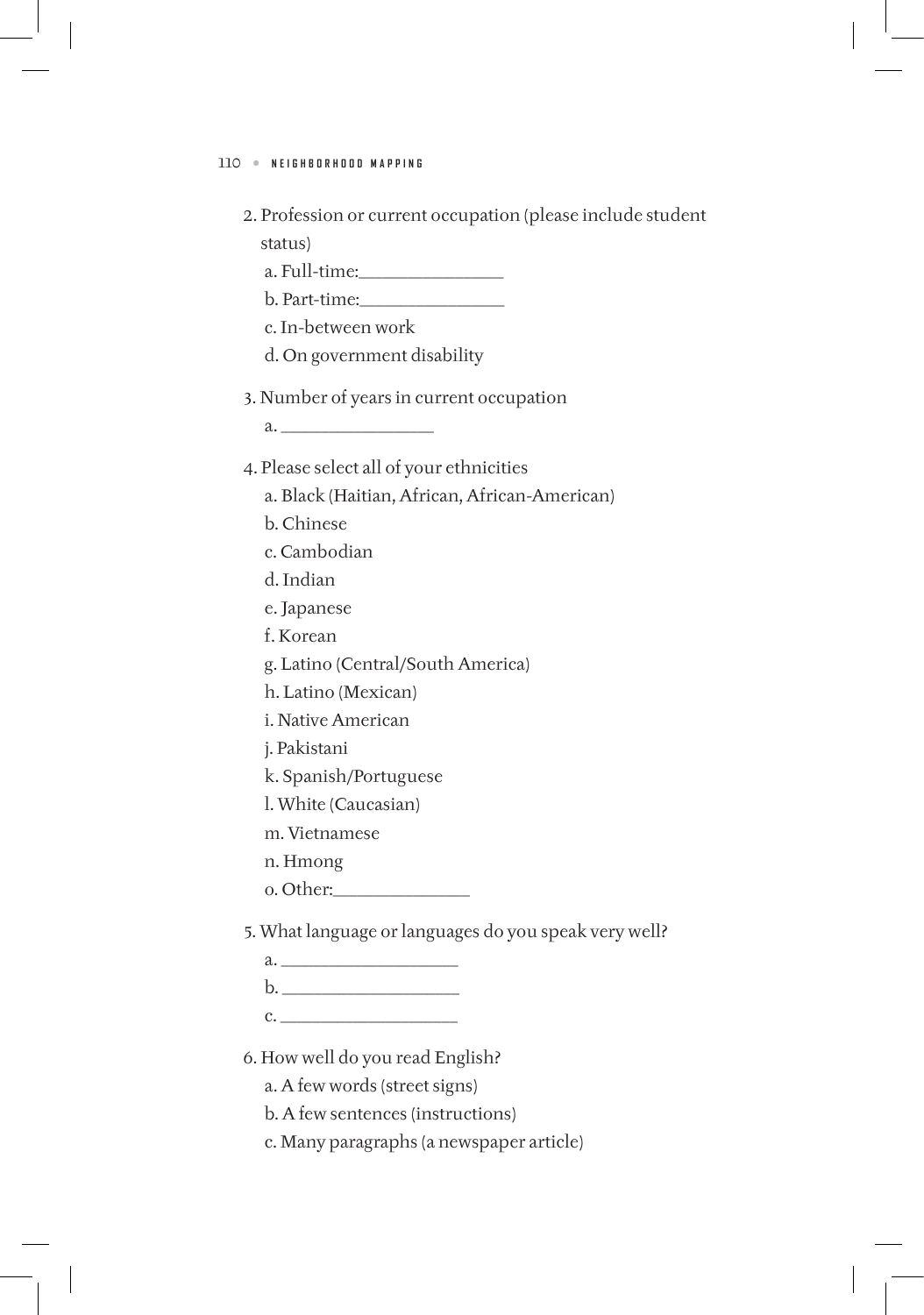d. Many pages (a fun book)

e. Hundreds of pages (an academic book)

### 7. Which of the following best describes you?

a. Agnostic (a god exists)

b. Atheist (there is no god)

c. Baha'ism

d. Buddhist

e. Christian Catholic

f. Christian Evangelical

g. Christian Orthodox Greek

h. Christian Orthodox Russian

i. Christian Protestant

j. Confucianism

k. Hindu

l. Islamic (Sunni/Shia/Sufi)

m. Jainism

n. Jewish Conservative

o. Jewish Orthodox

p. Jewish Reconstructionism

q. Jewish Reformed

r. Jewish Renewalist

s. Pagan

t. Shamanism

u. Sikhism

v. Taoism

w. Wiccan

x. Other:\_\_\_\_\_\_\_\_\_\_\_\_\_\_\_\_\_

8. How long have you lived in your neighborhood?

- a. 1–2 years
- b. 3–5 years
- c. 6–10 years
- d. 11–15 years
- e. 15+ years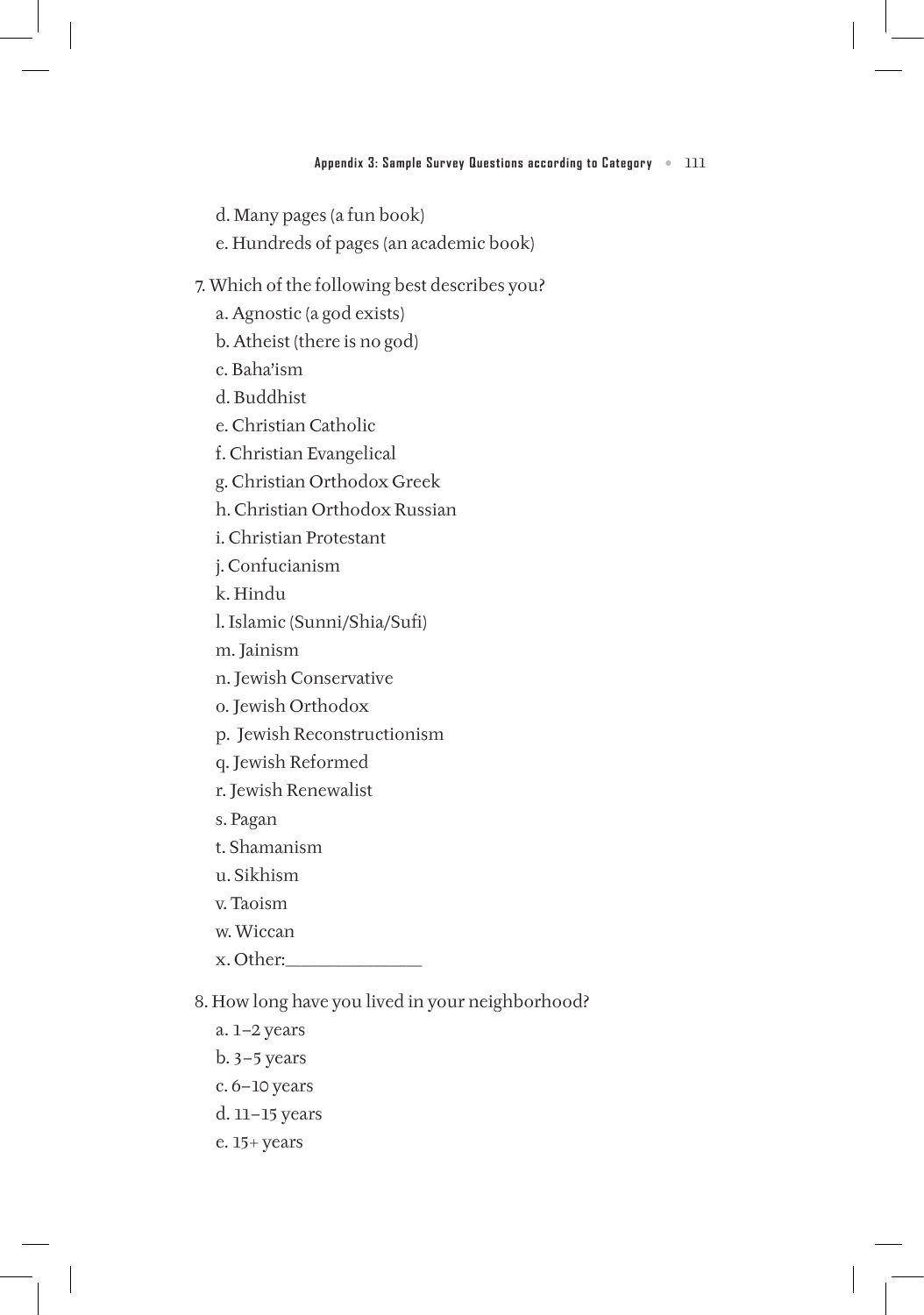- 9. Relationship status
	- a. Single and never married
	- b. In an exclusive dating relationship
	- c. In an open dating relationship
	- d. First marriage
	- e. Divorced/legally separated and currently single
	- f. Divorced/legally separated and currently dating
	- g. Divorced/legally separated and remarried
	- h. Widowed/widower
- 10. How do you normally get around?
	- a. Walk
	- b. Bicycle
	- c. Bus
	- d. Train
	- e. Car
	- f. Taxi
- 11. How long does it take you to get from home to your work?
	- a. 10 minutes or less
	- b. 11–20 minutes
	- c. 21–30 minutes
	- d. 31–40 minutes
	- e. 41–50 minutes
	- $f$ . 50+ minutes
- 12. What do you prefer to do with your social free time?
	- a. Volunteer work
	- b. Athletics
	- c. Music
	- d. Shop
	- e. Movies/TV
	- f. Online community
	- g. Games
	- h. The arts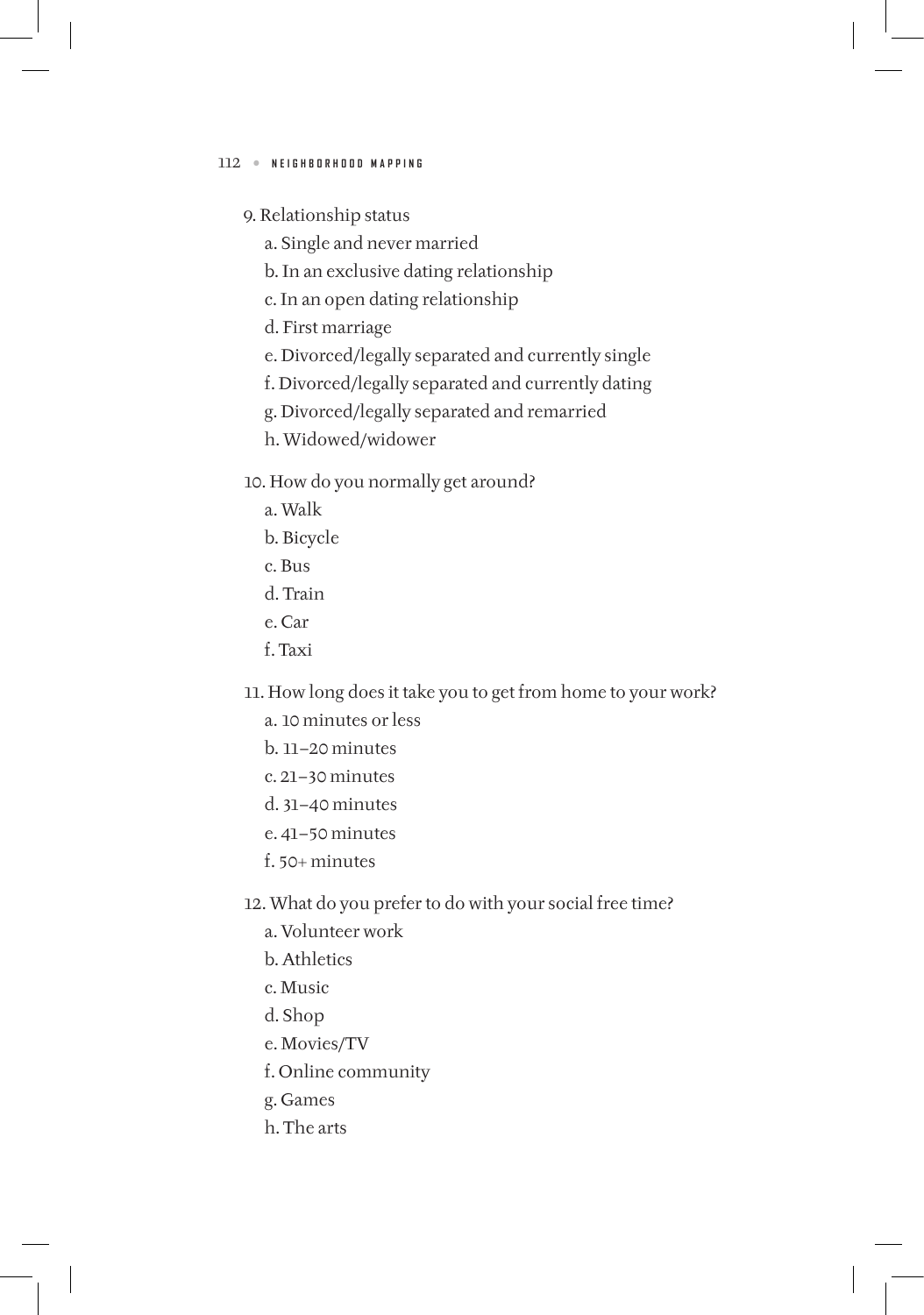- i. Eat out
- j. Other:\_\_\_\_\_\_\_\_\_\_\_\_\_\_\_\_

13. Do you think there is a universal truth?

- a. Yes
- b. No
- c. Maybe
- 14. What is the origin of life?
	- a. Natural process
	- b. Personal creator
	- c. Impersonal creator
	- d. Don't know
- 15. I seek fulfillment through
	- a. Personal peace
	- b. Personal significance
	- c. Community belonging
	- d. Self-discipline
	- e. Security
	- f. Emotional support
	- g. Eternal hope

16. What do you think happens when you die?

- a. Go to heaven or hell
- b. Go to a level of paradise
- c. Cease to exist
- d. Reincarnated
- e. Become one with the universe
- f. Other:\_\_\_\_\_\_\_\_\_\_\_\_\_\_\_

## **Sexual Minority Communities**

- 1. Biological sex
	- a. Male
	- b. Female
	- c. Intersex (born with combination of male and female organs)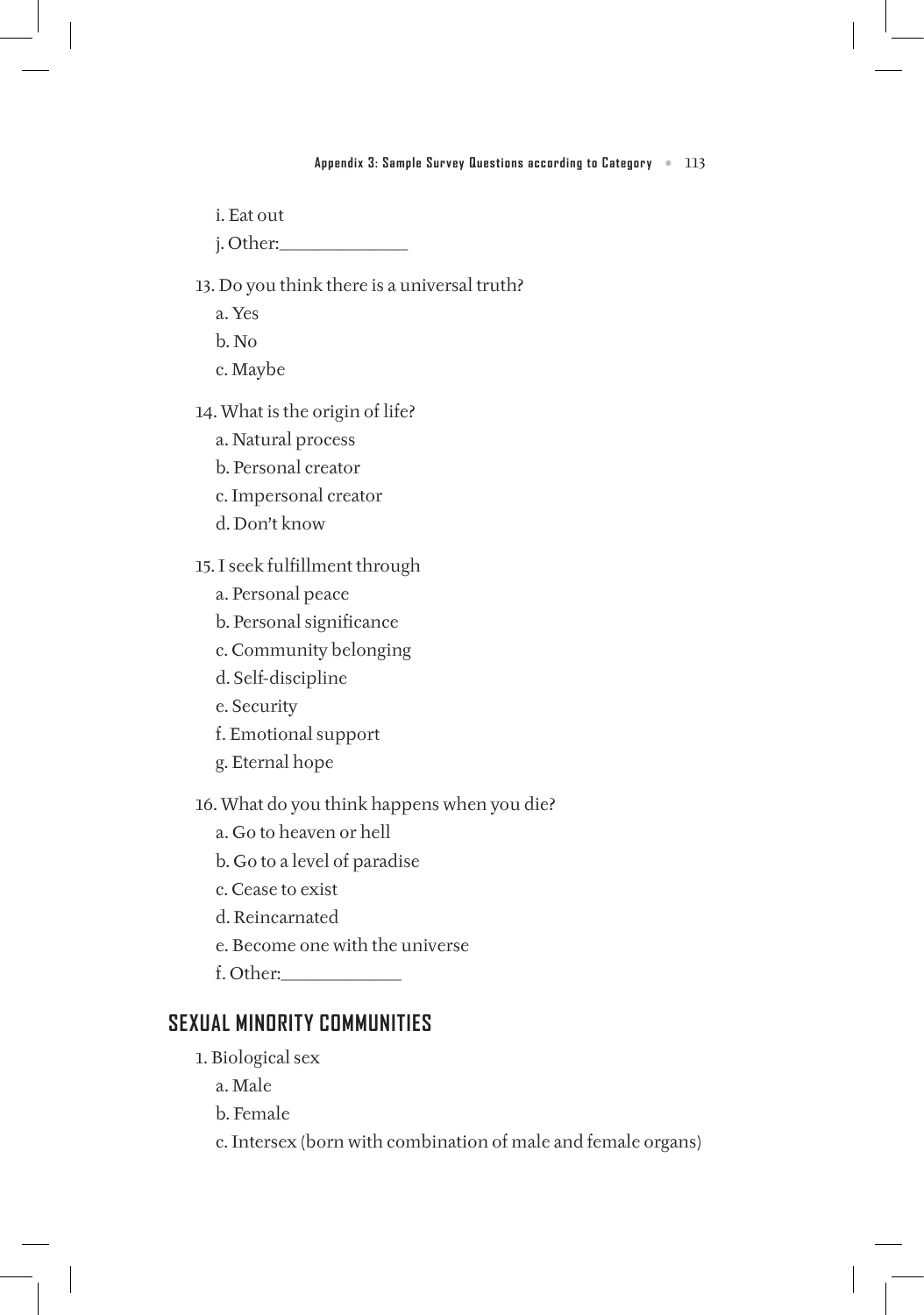## 2. Sexual identity

- a. Male
- b. Female
- c. Androgynous (gender neutral)
- d. Pangender (switch back and forth between traditional gender identities)
- 3. Sexual affection or attraction
	- a. Exclusively homosexual (gay or lesbian)
	- b. Exclusively heterosexual (straight)
	- c. Bisexual
	- d. Asexual (no sexual attraction for others)
- 4. Relationship status<sup>1</sup>
	- a. Currently single
	- b. In an exclusive dating relationship
	- c. In an open dating relationship
	- d. First homosexual marriage
	- e. First heterosexual marriage
	- f. First legal union
	- g. Divorced/legally separated and currently single
	- h. Divorced/legally separated and currently dating
	- i. Divorced/legally separated and remarried
	- j. Divorced/legally separated and in a new legal union
	- k. Widowed/widower

# **African American Communities**

- 1. Who is the primary caregiver in your household? (If it is you, please fill in whether you are the mother, father, brother.)
	- a. Both birth parents
	- b. Birth mother
	- c. Birth father
	- d. Grandparent(s)
	- e. Extended family member
	- f. Family friend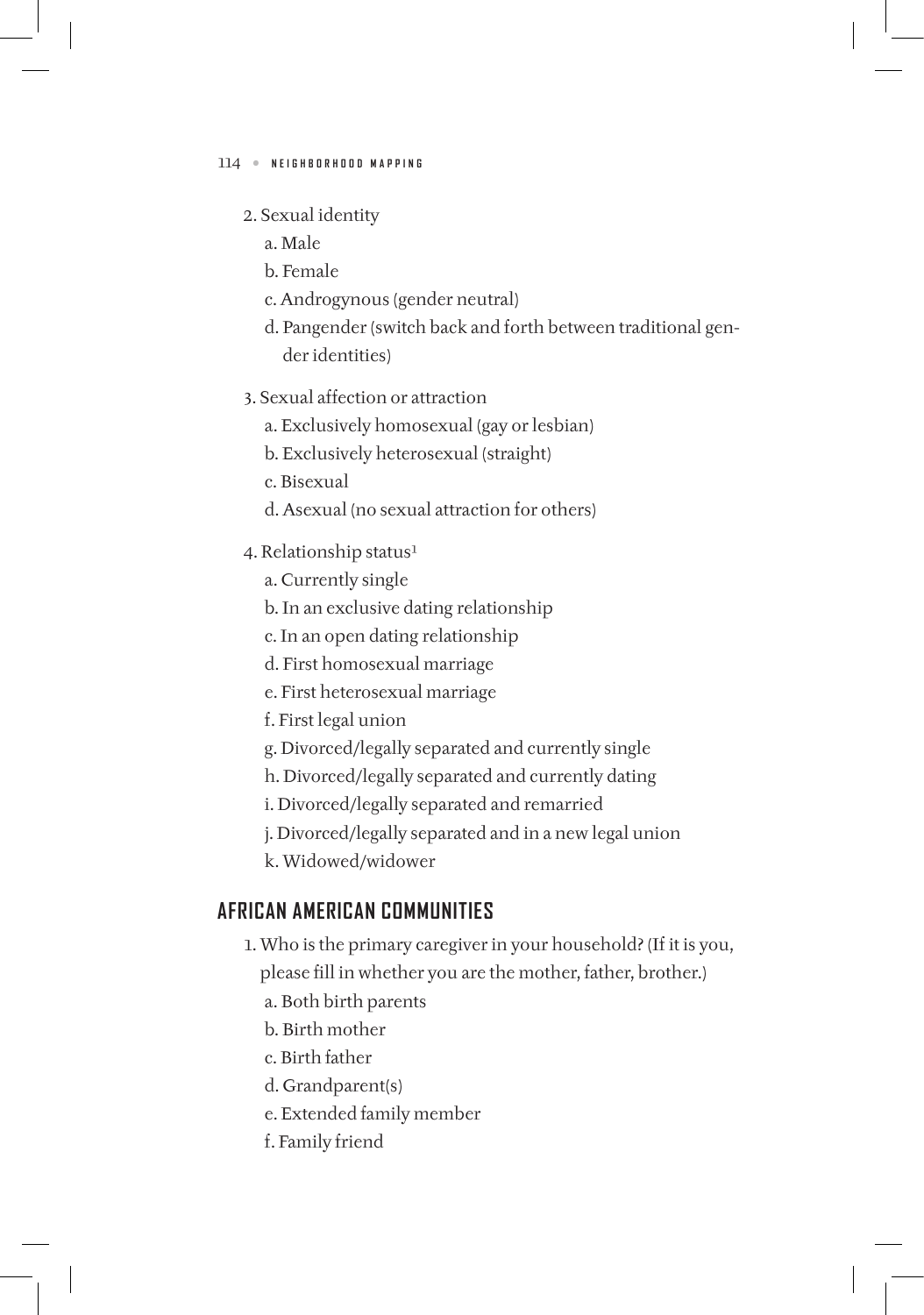g. Sister

h. Brother

i. Me:\_\_\_\_\_\_\_\_\_\_\_\_\_\_\_\_

2. Including you, how many people are in your household?

a. \_\_\_\_

- 3. "If I ran a ministry or church in my community, I would make sure it did these three things":
	- a. Advocacy support for children and single parents
	- b. Money management classes
	- c. Evening church services
	- d. Child care services
	- e. Nutrition and cooking classes
	- f. Sports programs
	- g. After-school mentoring
	- h. Music and arts programs
	- i. Spiritual support groups

# **Caribbean and Haitian Black Communities**

- 1. "If I ran a ministry or church in my community, I would make sure it did these three things":
	- a. Prayer for those afflicted by Rootwork (hexing, witchcraft, anxiety, stomach pain)
	- b. Money management classes
	- c. Sports programs
	- d. After-school mentoring
	- e. Music and arts programs
	- f. Spiritual support groups
	- g. Computer proficiency classes
	- h. English as Second Language classes
	- i. Career progression talks given by engineers, doctors, lawyers, and pastors
	- j. Academic stress management programs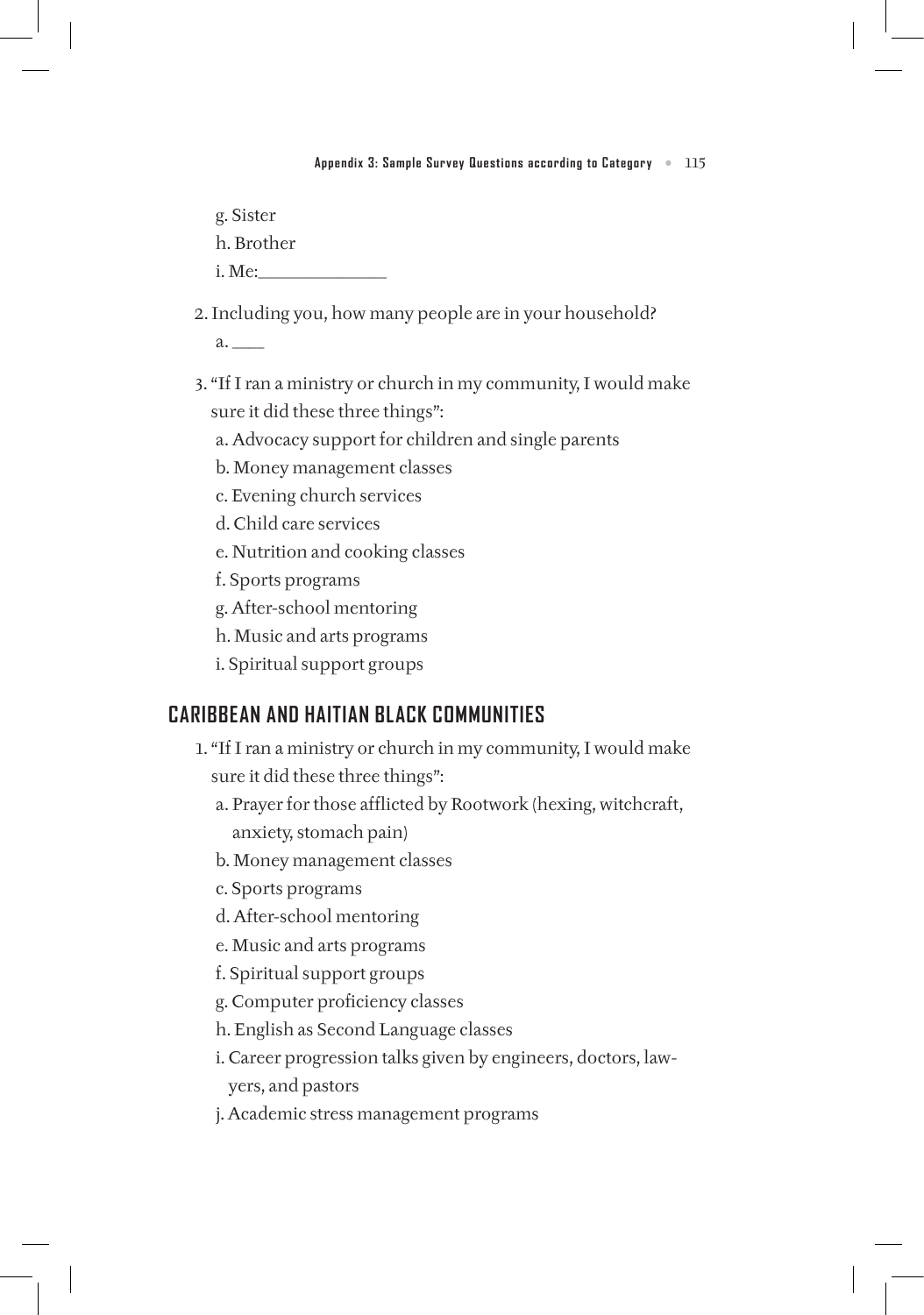# **Native American Communities**

- 1. "If I ran a ministry or church in my community, I would make sure it did these three things":
	- a. Prayer for those afflicted with ghost sickness (bad dreams, weakness, sense of suffocation)
	- b. GED (General Education Development) mastery nongraded classes given in an apprenticeship style
	- c. Spiritual support groups for alcohol dependency
	- d. Equine Therapy (working with horses) for general mood disorders (depression)
	- e. Cultural identity classes for adolescents (oral storytelling, tribal history)
	- f. Tribal volunteer apprenticeship service trips led by certified technicians (plumbers, electricians)
	- g. Domestic violence intervention programs
	- h. Wilderness Bible camps

# **Asian American Communities**

- 1. "If I ran a ministry or church in my community, I would make sure it did these three things":
	- a. Prayer for those afflicted with spiritual maladies
	- b. Academic stress management support groups
	- c. Suicide support groups
	- d. Parenting problem solving skills workshops
	- e. English as Second Language classes
	- f. Résumé development classes
	- g. Career counseling
	- h. Cultural identity preservation classes
	- i. Elderly support ministries

# **Hispanic/Latino American Communities**

1. "If I ran a ministry or church in my community, I would make sure it did these three things":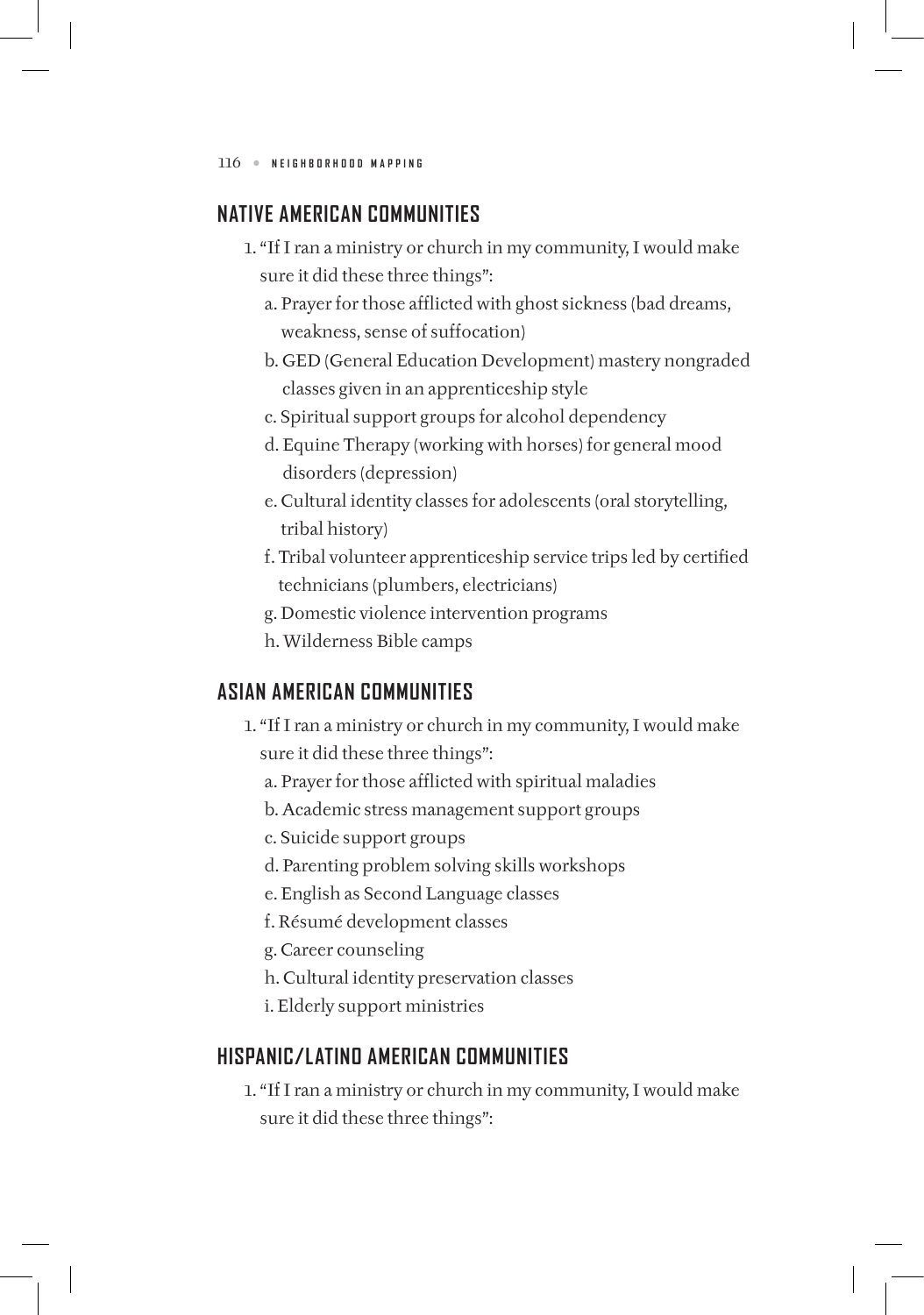- a. General Education Development evening classes
- b. English as Second Language classes
- c. Citizenship preparation classes
- d. Apprenticeship skills programs for adolescents
- e. Résumé development classes
- f. Career counseling
- g. Parenting problem solving skills workshops
- h. Acculturation conflict management workshops given by a pastor
- i. Suicide spiritual support groups for female adolescents
- j. Child care services for single mothers
- k. Intervening prayer for spiritual maladies (*nervios, susto, mal de ojo*)

## **Arab Americans**

- 1. "If I ran a ministry in my community, I would make sure it did these three things":
	- a. Advocacy support groups for discrimination
	- b. Gender specific mentorship programs for adolescents (women mentor girls, men mentor boys)
	- c. Acculturation conflict management workshops given by a spiritual leader
	- d. Prayer and fasting support groups for stress management
	- e. Housing application assistance
	- f. Marriage enrichment classes given by a spiritual leader

## **Community Felt Needs**

- 1. What do you like best about your community?
	- a. Job opportunities
	- b. Public safety
	- c. Public transportation
	- d. Friendly police
	- e. Clean sidewalks
	- f. Housing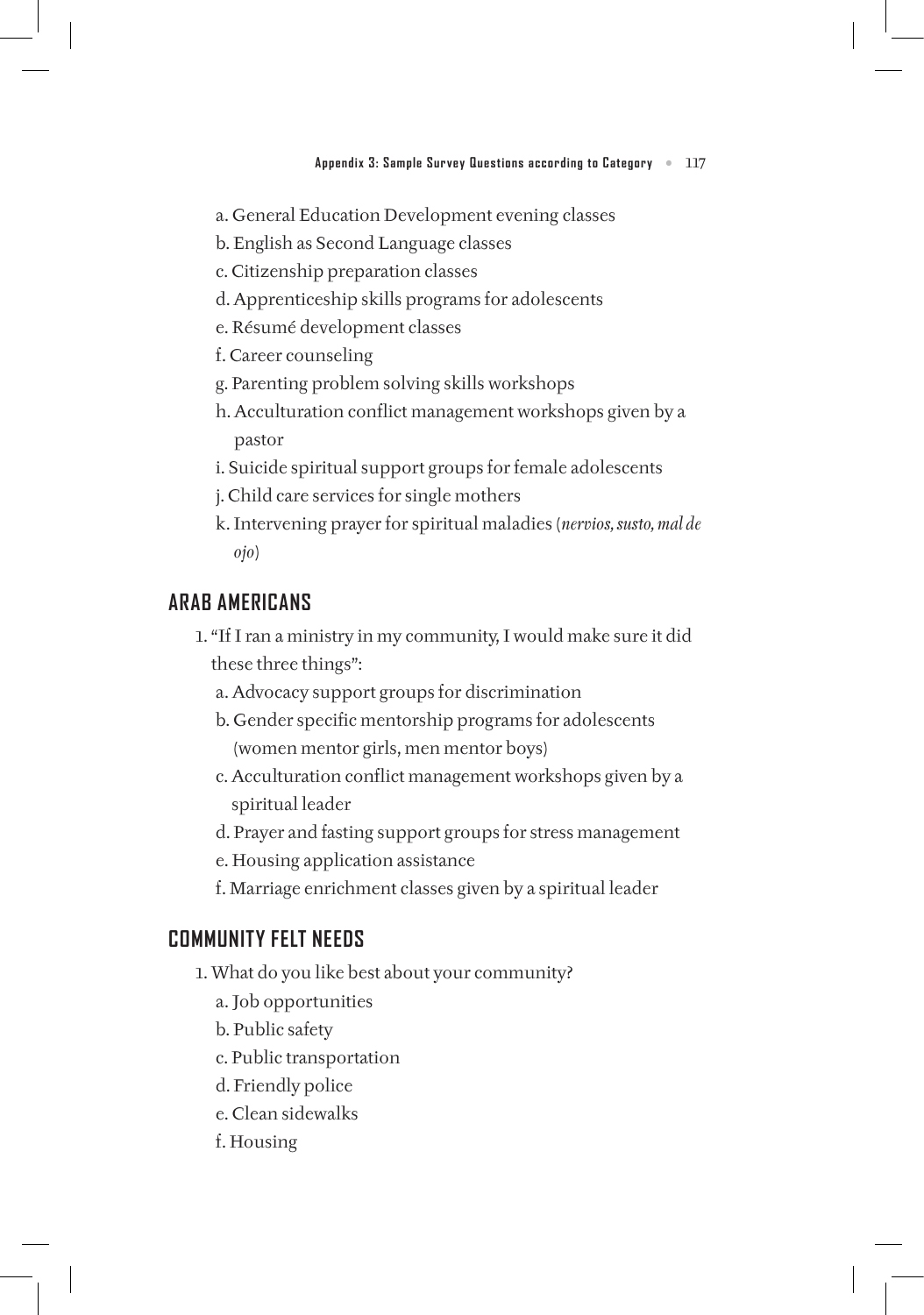- g. Nightlife
- h. Education
- 2. What would you like to see done more in your community?
	- a. Street cleaning
	- b. Children activities
	- c. After-school learning events
	- d. Language classes
	- e. Day care
	- f. Citizenship classes
	- g. Money counseling

### 3. What is your biggest concern for your community?

- a. Housing
- b. Unemployment
- c. Domestic violence
- d. Gangs
- e. School dropout rate
- f. Drug and alcohol use
- g. No sports programs
- h. No citizenship classes
- i. Public transportation
- 4. What is the biggest trouble for you?
	- a. Income level
	- b. Finding work
	- c. Transportation
	- d. Physical safety
	- e. Emotional safety
	- f. Drug use
	- g. Living conditions
	- h. Access to health care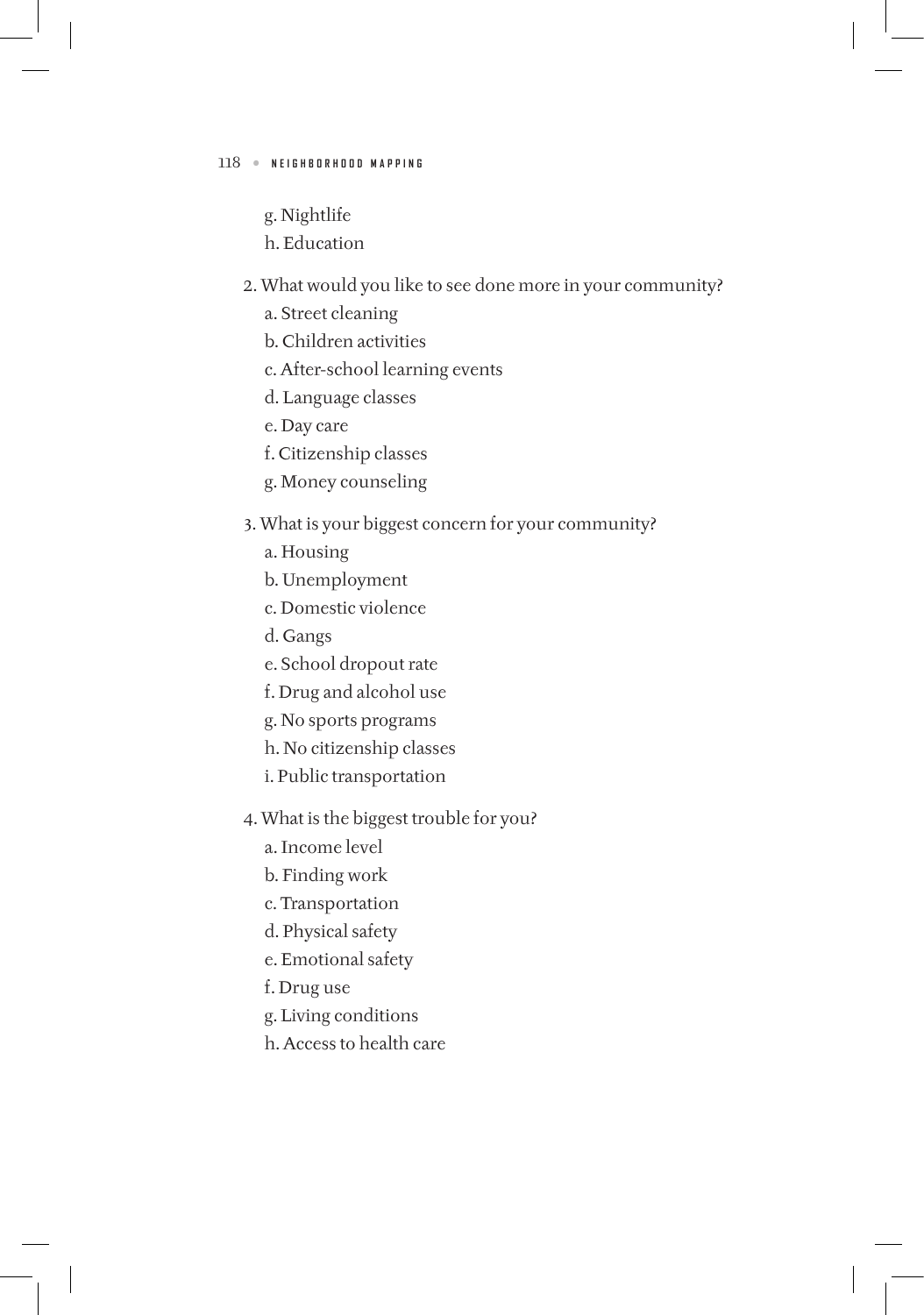## **Faith-based**

1. I enjoy reading, listening to music, or hearing talks about my

faith

- a. Very regularly
- b. Somewhat regularly
- c. Rarely
- d. Never
- e. Do not know
- 2. I enjoy spending time with other people who share my faith beliefs
	- a. Very regularly
	- b. Somewhat regularly
	- c. Rarely
	- d. Never
	- e. Do not know

3. I enjoy talking about my faith with others

- a. Very regularly
- b. Somewhat regularly
- c. Rarely
- d. Never
- e. Do not know

4. What makes it hard to go to faith-based activities?

- a. Work
- b. Transportation
- c. No activity is offered during free time
- d. No free time
- e. Don't like the environment the activity is held in
- f. Other:\_\_\_\_\_\_\_\_\_\_\_\_\_\_\_\_\_
- 5. The setting I prefer to learn or experience my faith
	- a. By myself
	- b. One-on-one meetings
	- c. Small group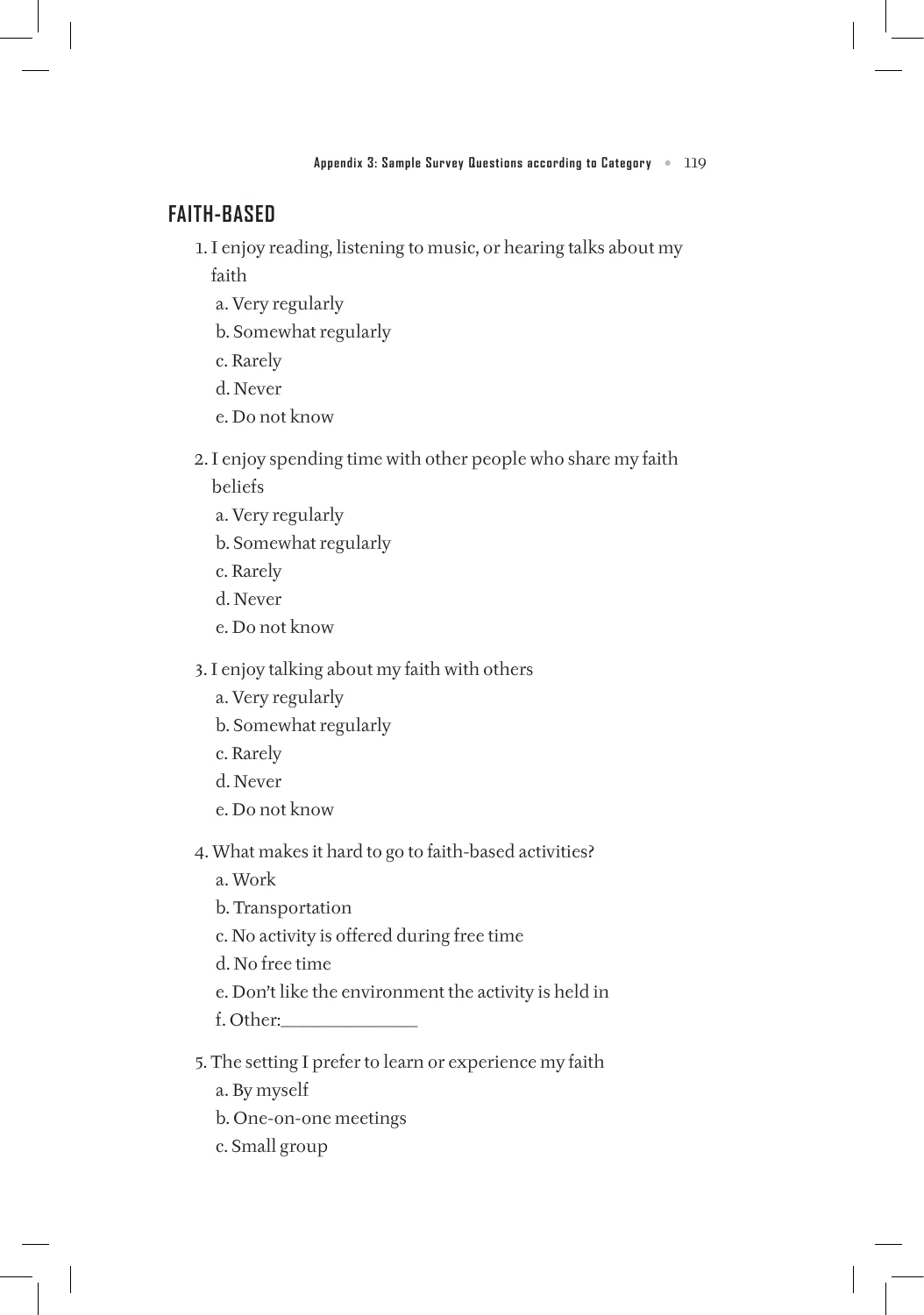- d. Classroom
- e. Café or restaurant
- f. Sports or athletic setting
- g. Auditorium
- 6. "If I ran a ministry or church in my community, I would make sure it did these 3 things":
	- a. Parenting classes
	- b. English classes
	- c. Bible classes
	- d. Money management classes
	- e. Evening church services
	- f. Immigration assistance
	- g. Day care services
	- h. Nutrition and cooking classes
	- i. Sports programs
	- j. After-school tutoring
	- k. Music and arts programs
	- l. Addiction support groups
- 7. I want my local church to help with
	- a. Drug and alcohol abuse
	- b. Child education
	- c. Making the community look better
	- d. Domestic violence
	- e. Anger management
	- f. Parenting advice
	- g. Speaking English
- 8. Church people are
	- a. Polite
	- b. Helpful
	- c. Demanding
	- d. Withdrawn
	- e. I don't know any church people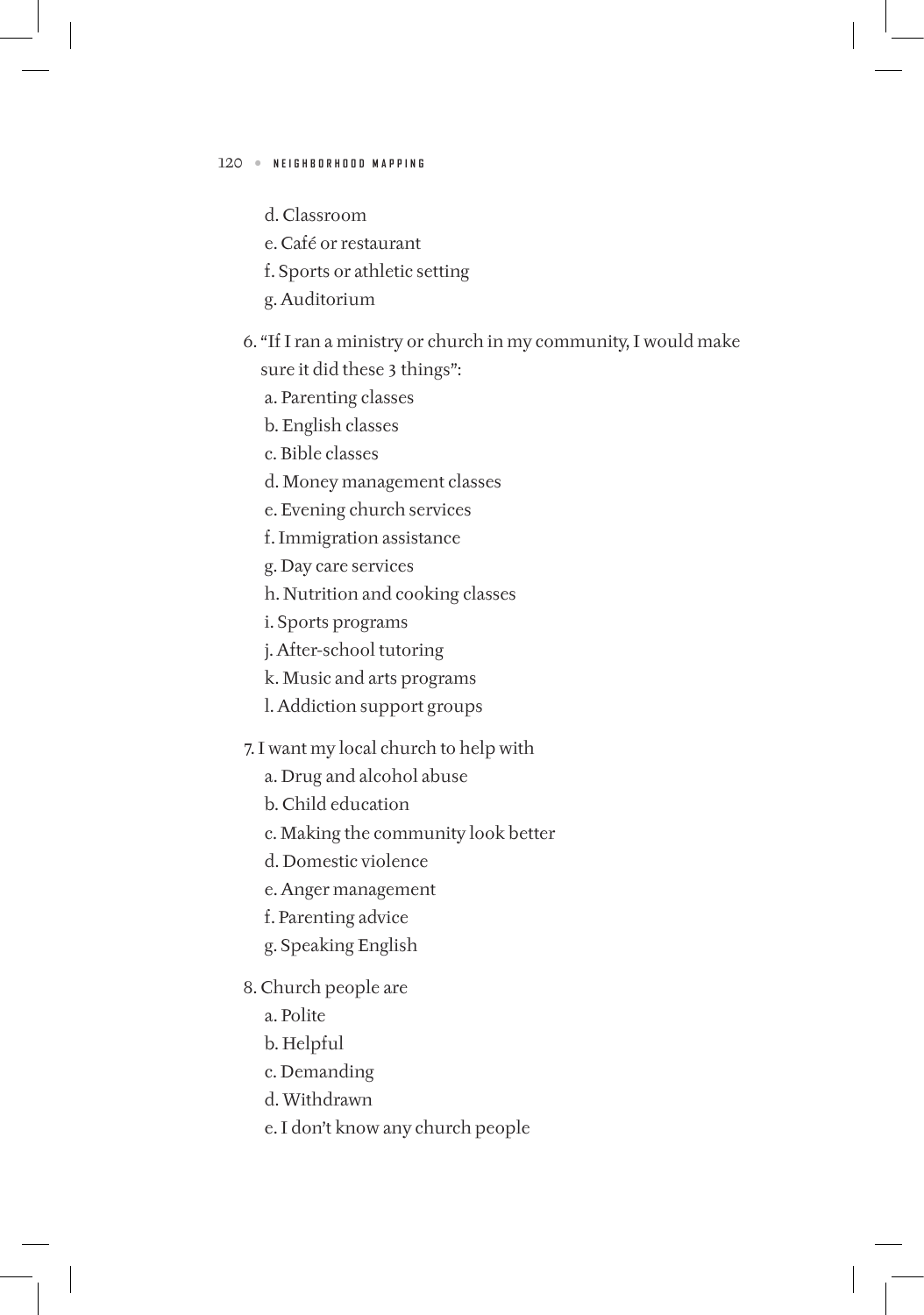9. If I went to a church, the reason would be

- a. To help my children
- b. Self-improvement
- c. Help for practical problems
- d. Meet good people
- e. Learn about the Bible

10. I would not attend a religious or faith-based event because

- a. Religion and faith is personal
- b. I had a bad experience before and don't want to try again
- c. I don't believe in God
- d. I'm always working
- e. I don't have available transportation
- 11. The time I would like to have community events

| a. Monday:   | 7 a.m.-12 a.m.                                                  | 12 a.m. - 5 p.m. 5 p.m. - 11 p.m. |                |
|--------------|-----------------------------------------------------------------|-----------------------------------|----------------|
| b. Tuesday:  | 7 a.m.-12 a.m.                                                  | 12 a.m.-5 p.m.                    | 5 p.m.-11 p.m. |
|              | c. Wednesday: 7 a.m. - 12 a.m.                                  | 12 a.m. - 5 p.m. 5 p.m. - 11 p.m. |                |
|              | d. Thursday: 7 a.m. - 12 a.m. 12 a.m. - 5 p.m. 5 p.m. - 11 p.m. |                                   |                |
| e. Friday:   | 7 a.m. -12 a.m. 12 a.m. -5 p.m. 5 p.m. -11 p.m.                 |                                   |                |
| f. Saturday: | 7 a.m. -12 a.m. 12 a.m. -5 p.m. 5 p.m. -11 p.m.                 |                                   |                |
| g. Sunday:   | 7 a.m. -12 a.m. 12 a.m. -5 p.m. 5 p.m. -11 p.m.                 |                                   |                |

- 12. The best way to tell me about community events
	- a. Posters
	- b. Mail
	- c. Website
	- d. Email
	- e. Radio

13. Do you find a spiritual element to life important?

- a. Very important
- b. Important
- c. Somewhat important
- d. Somewhat unimportant
- e. Unimportant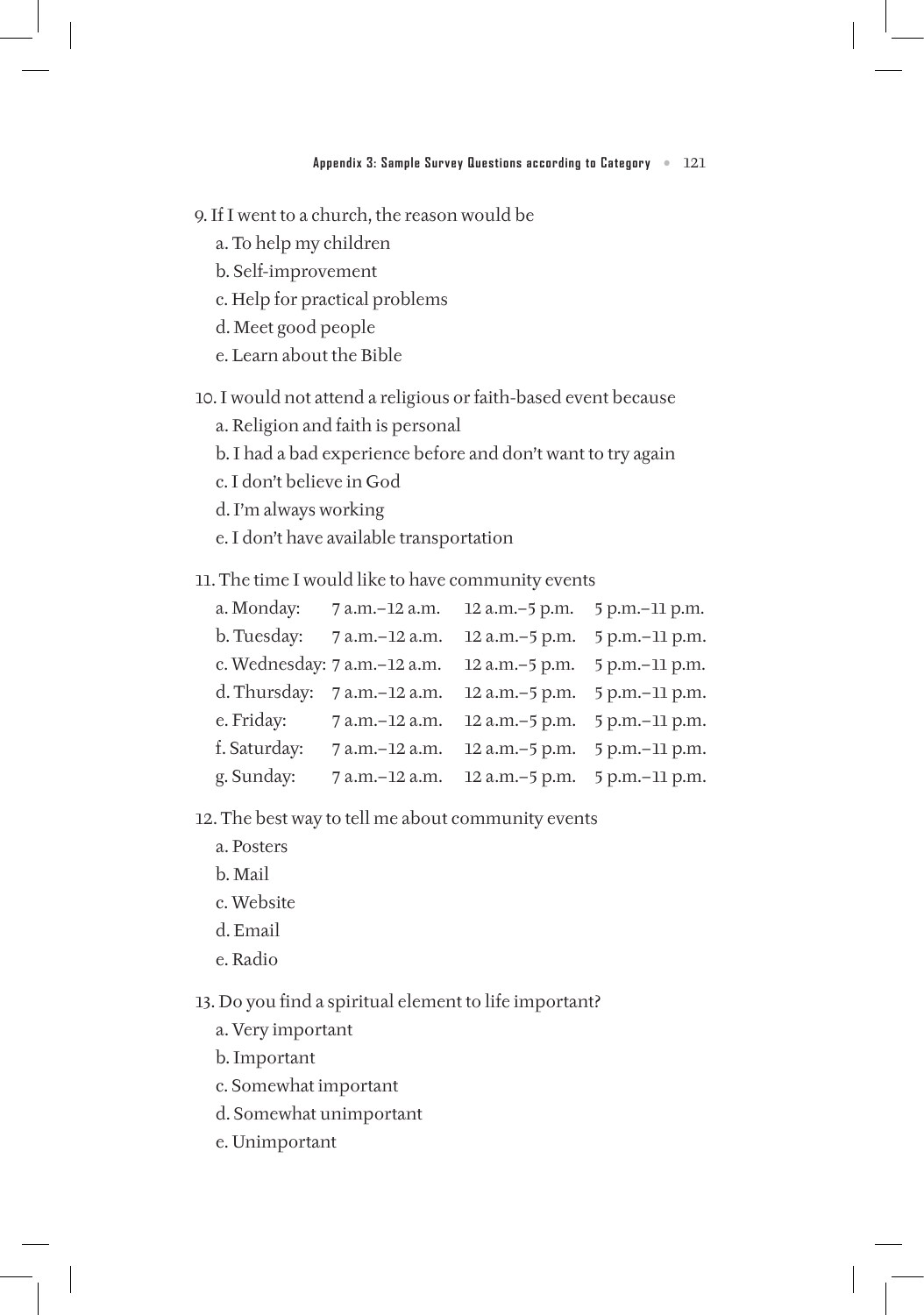- 14. If you were facing a difficult time, how important would talking to a spiritual mentor/pastoral counselor be?
	- a. Very important
	- b. Important
	- c. Somewhat important
	- d. Somewhat unimportant
	- e. Unimportant
- 15. How important is it to you to receive spiritual support from a church?
	- a. Very important
	- b. Important
	- c. Somewhat important
	- d. Somewhat unimportant
	- e. Unimportant
- 16. At a worship service, I want the language to be in
	- a. English only
	- b. Spanish only
	- c. Both Spanish and English
- 17. Do you have a church or faith support group that you regu
	- larly attend?
	- a. Yes
	- b. No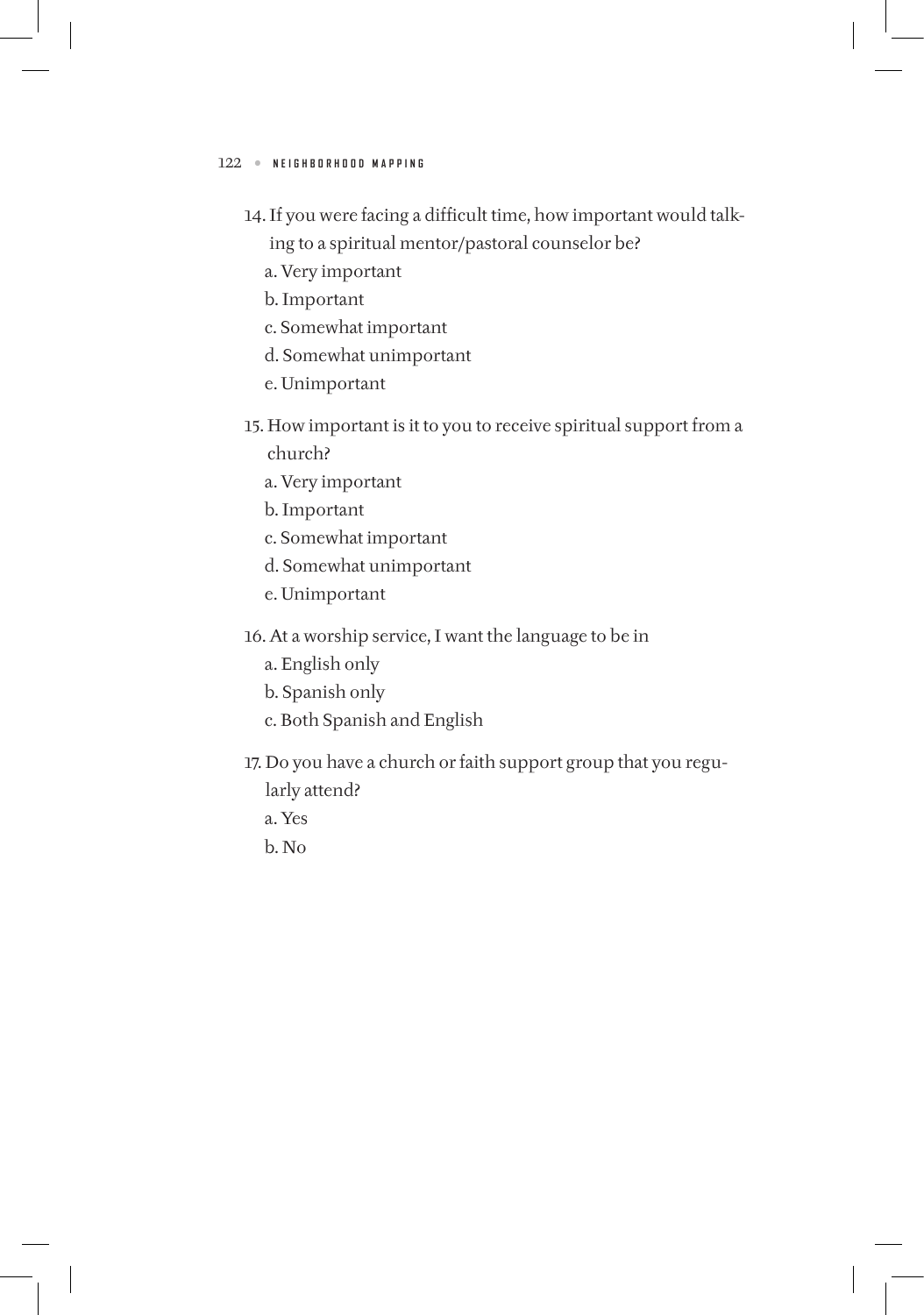**appendix 4: sample survey**

# LEARNING A **Neighborhood's belieFs aNd worldviews**



### 2. Age

A. 18–25

B. 26–34

- C. 35–45
- D. 46–55
- E. 56–62
- F. 63+
- 3. Marital Status
	- A. Divorced
	- B. Married
	- C. Never married
	- D. Separated
	- E. Widowed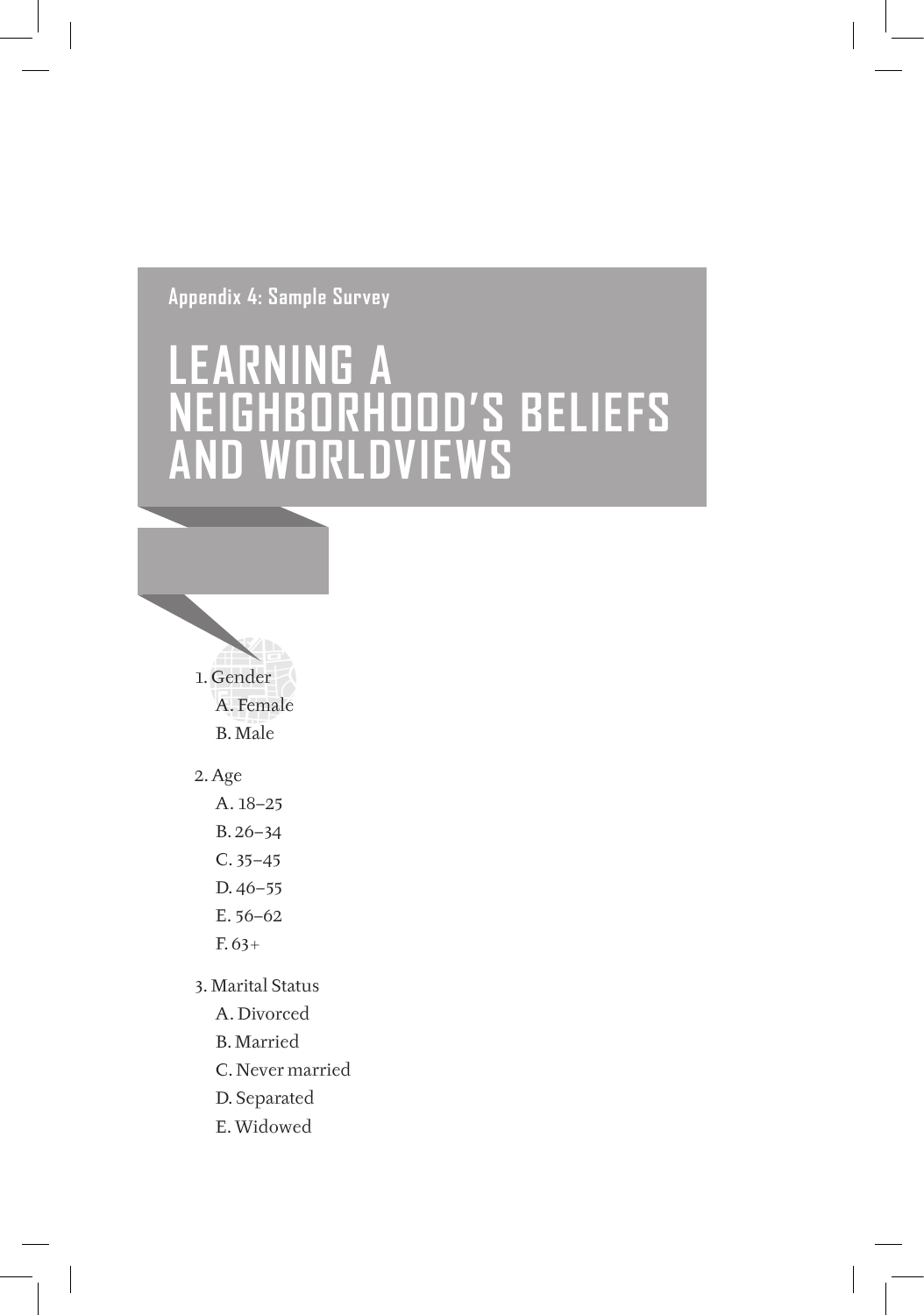#### 4. Number in household

- A. 1
- B. 2
- C. 3
- D. 4
- $E. 5+$
- 5. Race
	- A. American Indian
	- B. Asian/Pacific Islander
	- C. White (not of Hispanic origin)
	- D. Hispanic
	- E. African-American (not of Hispanic origin)
	- F. Other \_\_\_\_\_\_\_\_\_\_\_\_\_\_
- 6. Primary language
	- A. Arabic
	- B. Assyrian
	- C. Chinese
	- D. English
	- E. Spanish
	- F. Other
- 7. Sexual
	- A. Bisexual
	- B. Gay/Lesbian
	- C. Heterosexual
	- D. Other orientation \_\_\_\_\_\_\_\_\_
- 8. The human race is morally improving over time. *Strongly disagree* 1 2 3 4 5 6 7 *Strongly agree*
- 9. Everyone's perspective is equally truthful. *Strongly disagree* 1 2 3 4 5 6 7 *Strongly agree*
- 10. My life is a result of self-determination. *Strongly disagree* 1 2 3 4 5 6 7 *Strongly agree*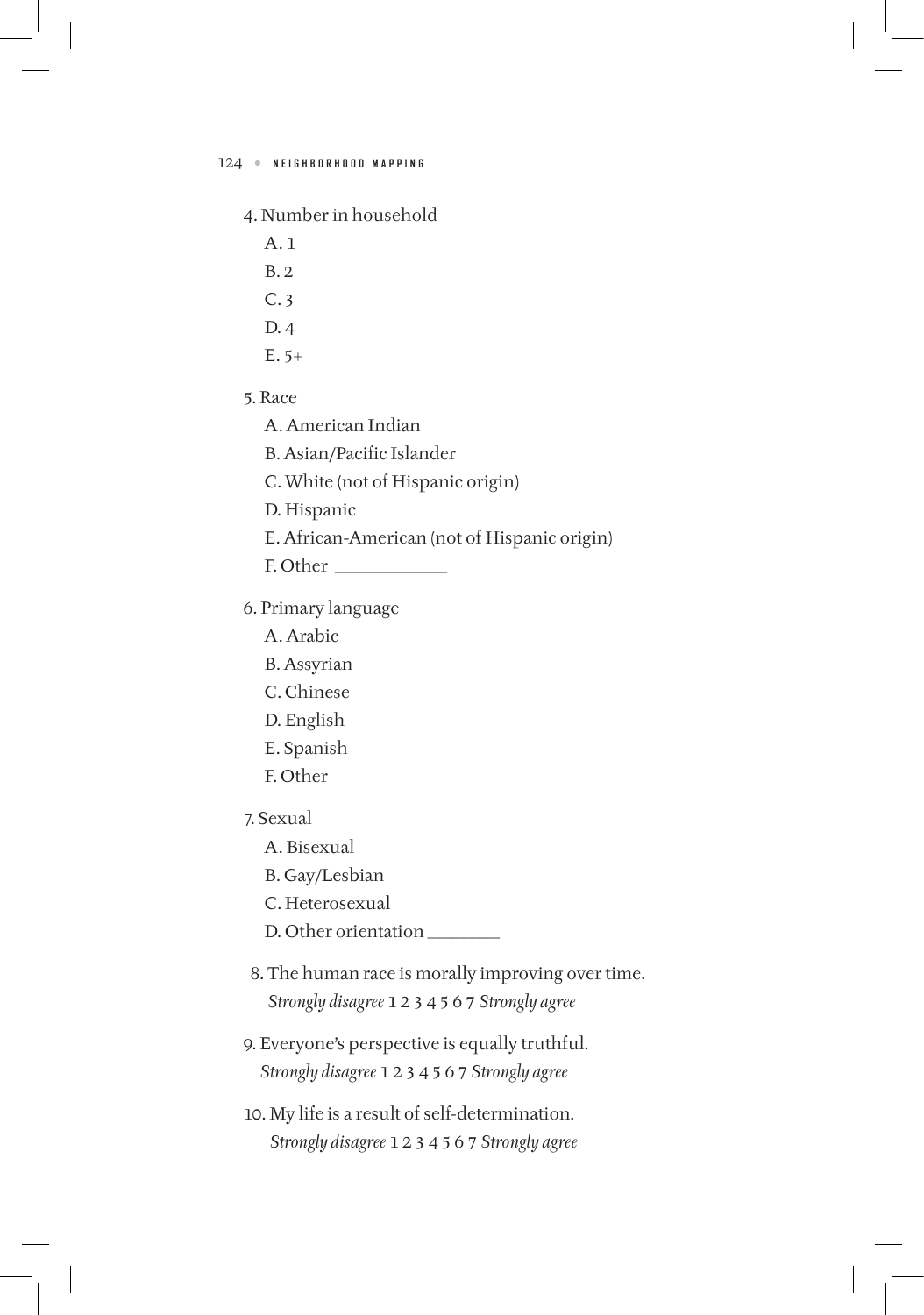11. Science will provide an answer to most of the world's problems. *Strongly disagree* 1 2 3 4 5 6 7 *Strongly agree*

#### 12. Which two categories best define you?

- A. Artistic
- B. Athletic
- C. Musical
- D. Philosophical
- E. Political
- F. Social
- G. Spiritual

#### 13. Which one of the following best describes you?

- A. Buddhist
- B. Catholic
- C. Hindu
- D. Jewish
- E. Muslim
- F. Nonreligious
- G. Protestant
- H. Other

### 14. What do you think happens when a person dies?

- A. Reincarnation
- B. Purgatory
- C. Heaven or hell
- D. Cease to exist
- E. Nirvana
- F. Other

## 15. I hold my religious beliefs firmly. *Strongly disagree* 1 2 3 4 5 6 7 *Strongly agree*

16. There is absolute truth. *Strongly disagree* 1 2 3 4 5 6 7 *Strongly agree*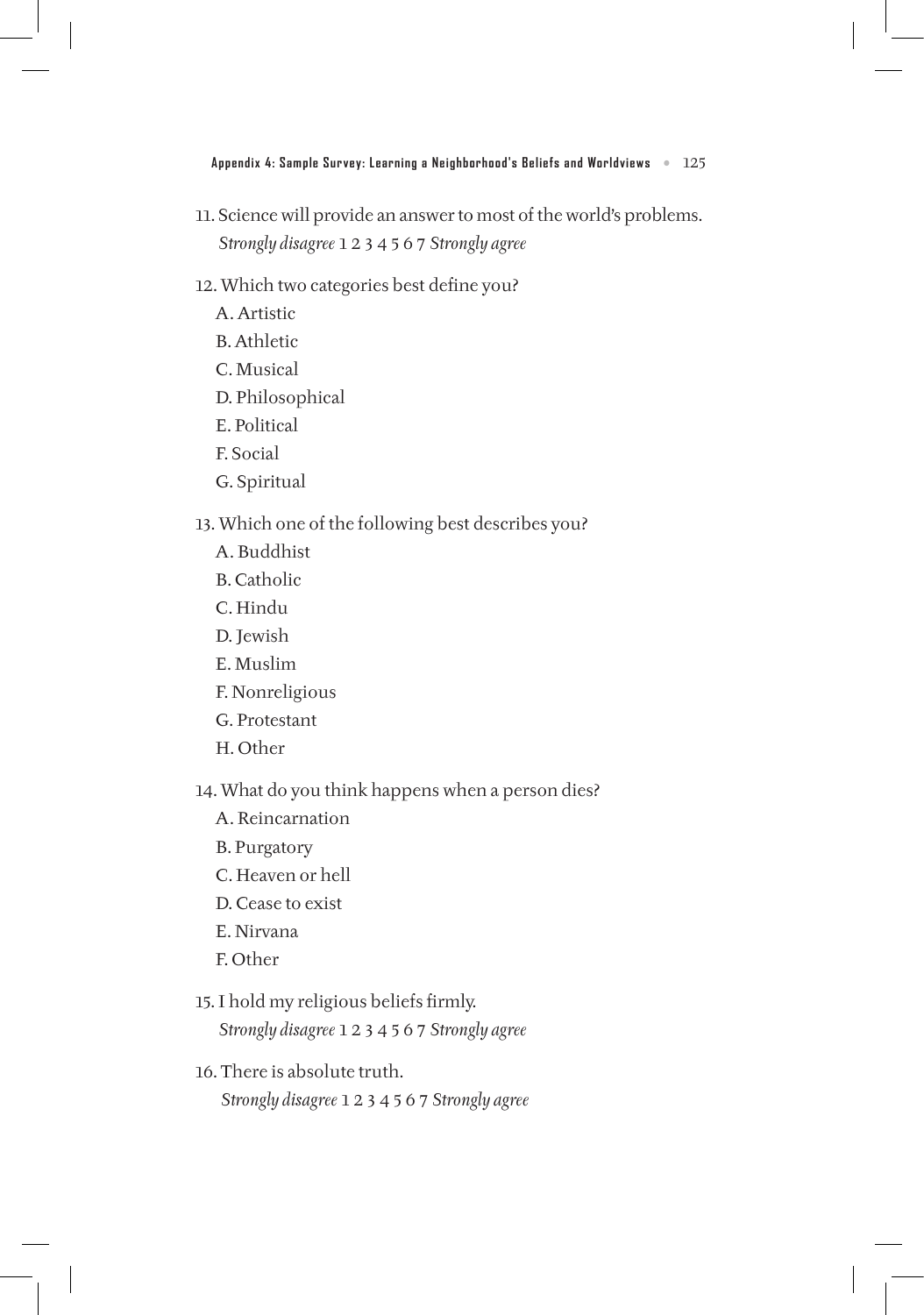17. God exists.

*Strongly disagree* 1 2 3 4 5 6 7 *Strongly agree*

18. Jesus is God.

*Strongly disagree* 1 2 3 4 5 6 7 *Strongly agree*

- 19. There is more than one path to God. *Strongly disagree* 1 2 3 4 5 6 7 *Strongly agree*
- 20. I know of a Christian church that is relevant to today's society. Yes

No

 If yes, please indicate the name of that church: \_\_\_\_\_\_\_\_\_\_\_\_\_\_\_\_\_\_\_\_\_\_\_\_\_\_\_\_\_\_\_\_\_\_\_\_\_\_\_\_\_\_\_\_\_\_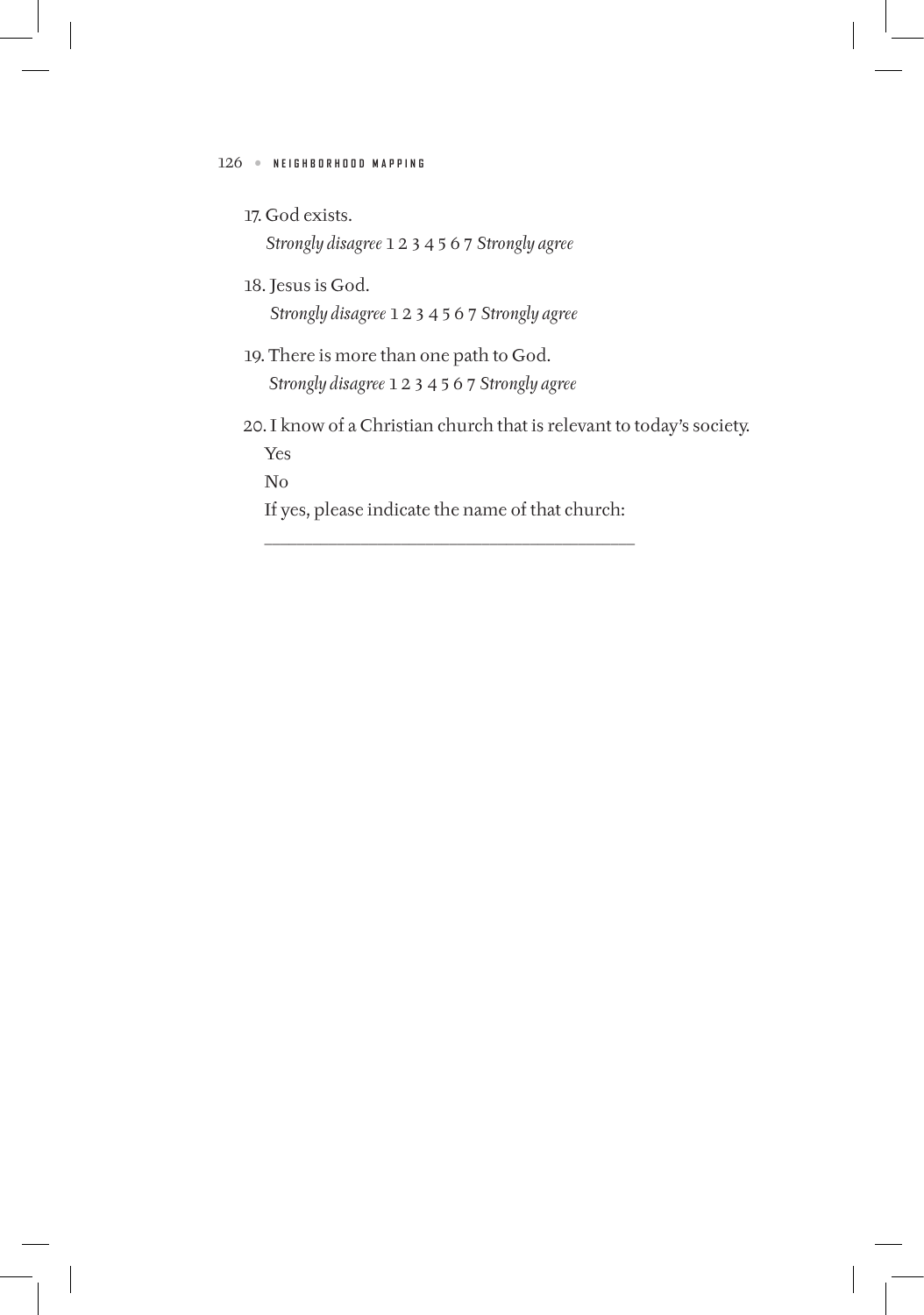# **appendix 5: sample survey**

# **Felt Needs oF a AND THE<br>OWARD** ES TOWARD<br>IRCH **the ChurCh**

- 1. Gender (This question is not to be asked): Male Female
- 2. Approximate age of interviewee (This question is not to be
	- asked): 20–29 30–39 40–49 50–59  $60+$

 $\mathbb{Z}$ 

- 3. How long have you been living in this neighborhood?
	- a. 2 years or less
	- b. 3–5 years
	- c. 6–10 years
	- d. 11–15 years
	- e. More than 16 years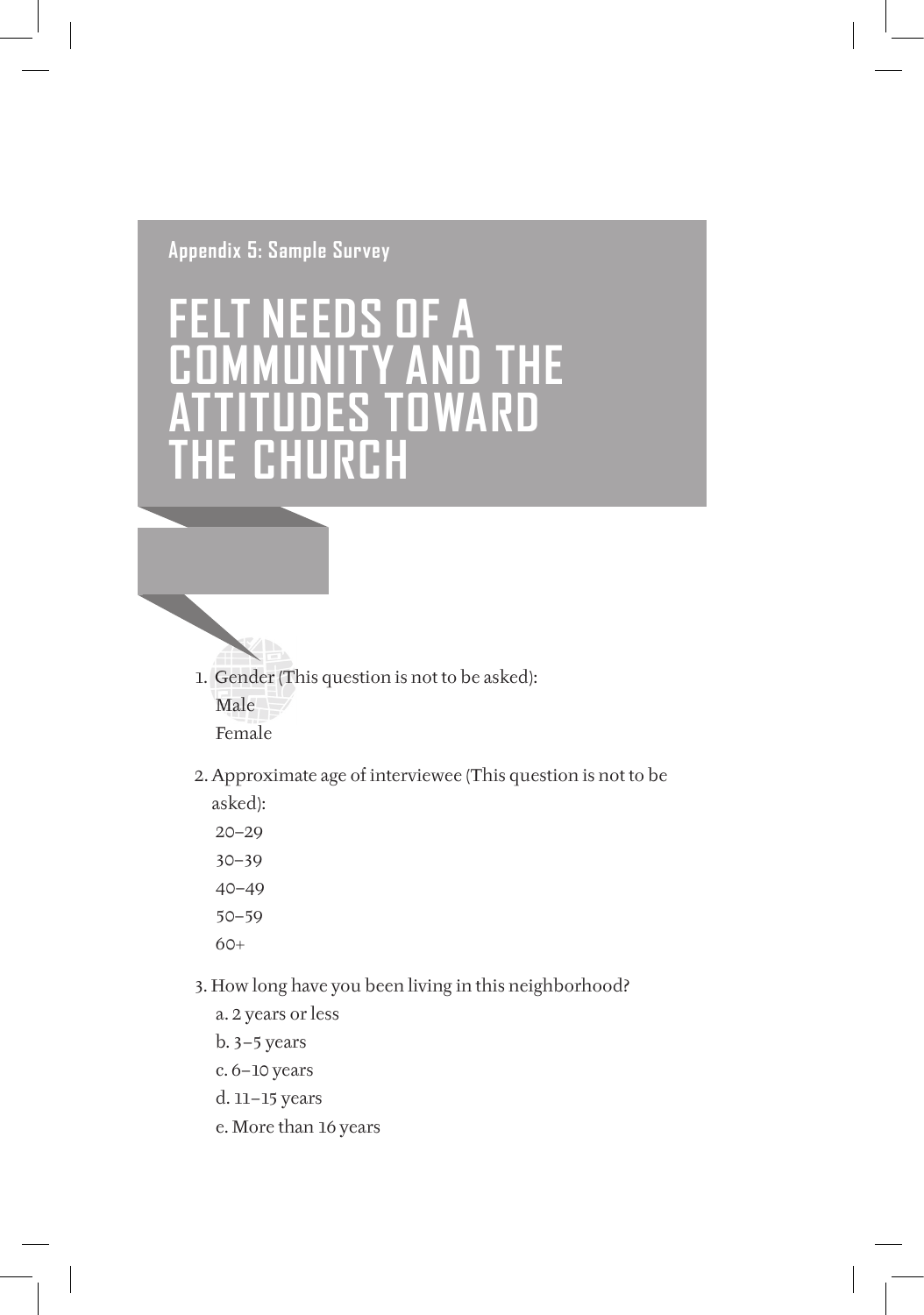4. What is your profession/occupation?

\_\_\_\_\_\_\_\_\_\_\_\_\_\_\_\_\_\_\_\_\_\_\_\_\_\_\_\_\_\_\_\_\_\_\_\_\_\_\_\_\_\_\_\_\_\_

- 5. What is your ethnic background? **White** Korean Black Chinese Hispanic Indian Mexican Pakistani Bosnian Cambodian Vietnamese Afro-American
- 6. What is your first language?
- 7. How well do you feel that you are able to understand spoken English? (This question can be answered by the interviewer) Few words Few sentences Reasonably well Converse well Fluent

\_\_\_\_\_\_\_\_\_\_\_\_\_\_\_\_\_\_\_\_\_\_\_\_\_\_\_\_\_\_\_\_\_\_\_\_\_\_\_\_\_\_\_\_\_\_

- 8. Would you be interested in meeting with someone who would help you to practice and improve your English? Yes No Maybe
- 9. Does your family have a religious preference? Buddhist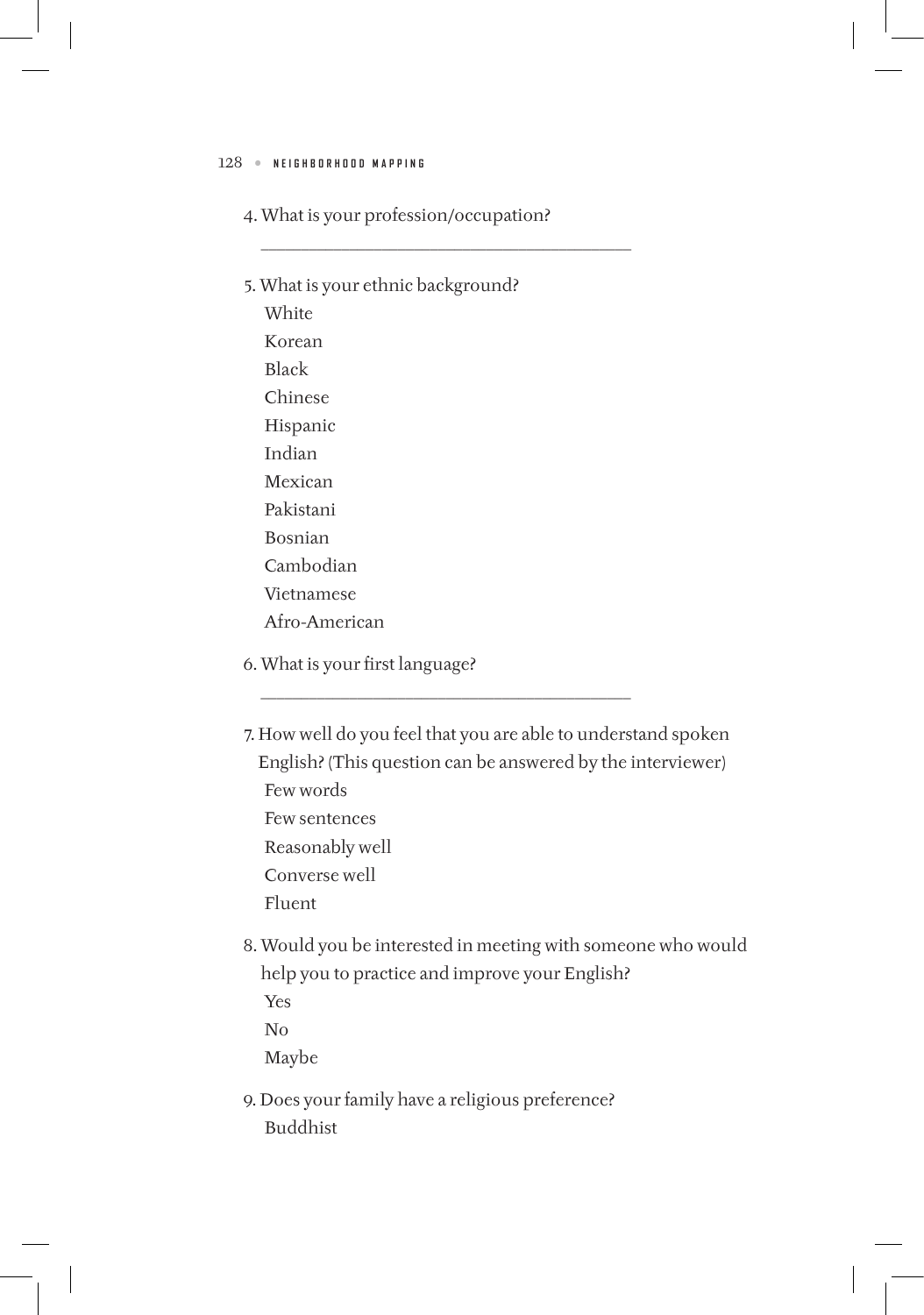**Appendix 5: Sample Survey: Felt Needs of a Community and the Attitudes toward the Church** • 129

| Hindu          |  |  |  |
|----------------|--|--|--|
| <b>Islamic</b> |  |  |  |
| Jewish         |  |  |  |
| Protestant     |  |  |  |
| Roman Catholic |  |  |  |
| Other          |  |  |  |

10. How often do you attend church or other religious services? Almost every week Once a month Twice a month None

- 11. If you belong or have belonged to a church, why do you find it hard to go to church? What discourages you from going to church?
- 12. If an opportunity was available, would you be interested in learning what the Bible has to say about who God is and how He relates to man?

\_\_\_\_\_\_\_\_\_\_\_\_\_\_\_\_\_\_\_\_\_\_\_\_\_\_\_\_\_\_\_\_\_\_\_\_\_\_\_\_\_\_\_\_\_\_\_\_\_\_\_\_\_\_\_\_\_\_

Yes

No

- 13. If *yes*, which of the following settings would be most preferable to you?
	- a. Individually
	- b. With a small group
	- c. In a classroom type setting
- 14. If *no*, are there any other spiritual topics that you would be interested in learning about? If so, please specify:
- 15. In your opinion what are the two biggest problems in this neighborhood? Abandonment Gangs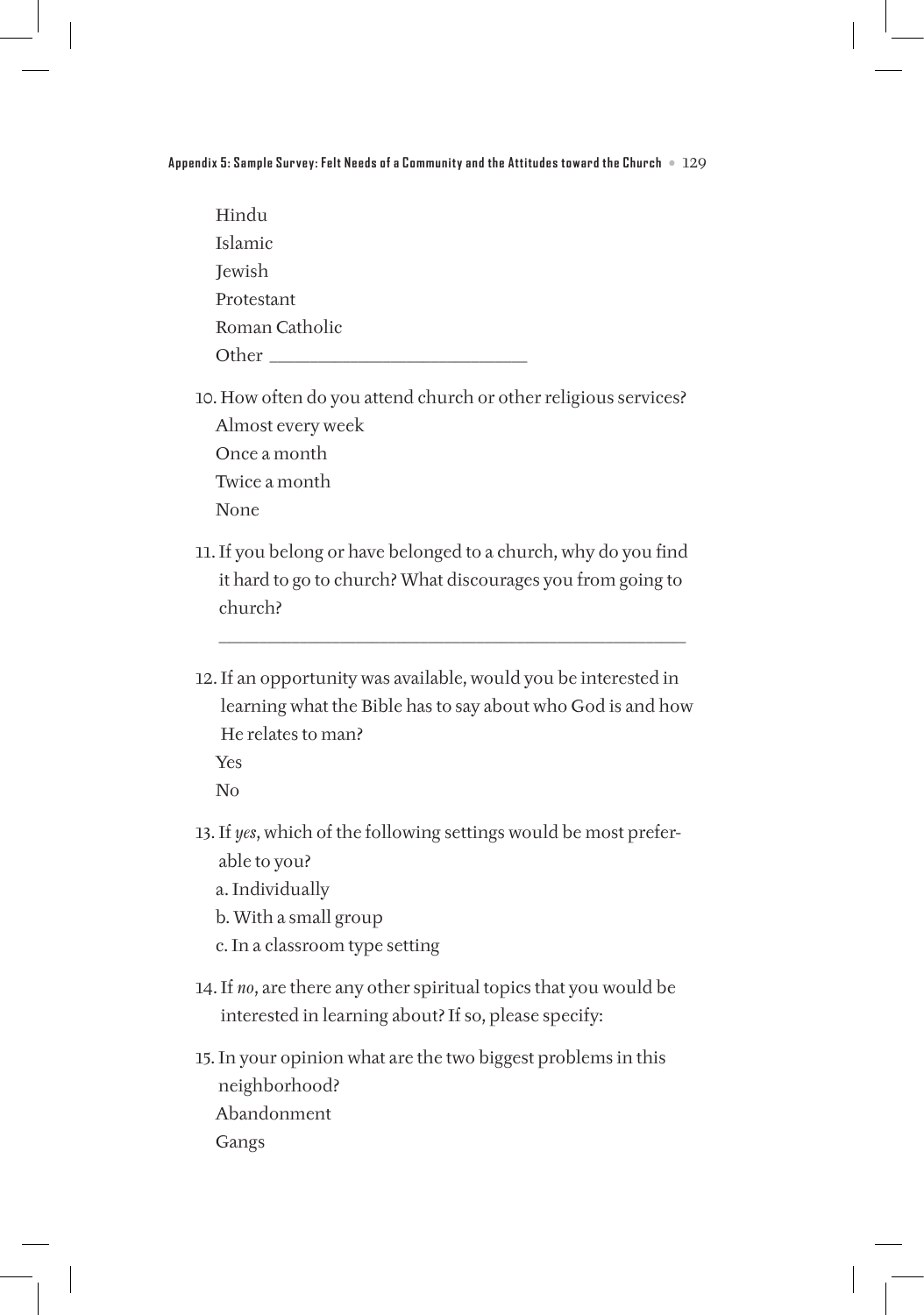- School dropout Crime Safety Poverty Poor education Domestic violence Health care Alcohol/drugs Unemployment
- 16. Which of these areas would you be interested in? (Circle three important areas of interest.) Sports camp After-school kids' club Movie nights Parenting and family issues classes Soul café (coffee shop) Free immunization (provided by a medical clinic)
- 17. Would you like to give your name and address for future

| Name:                               |  |  |
|-------------------------------------|--|--|
| dress:<br>$\mathbf{u}$ $\mathbf{v}$ |  |  |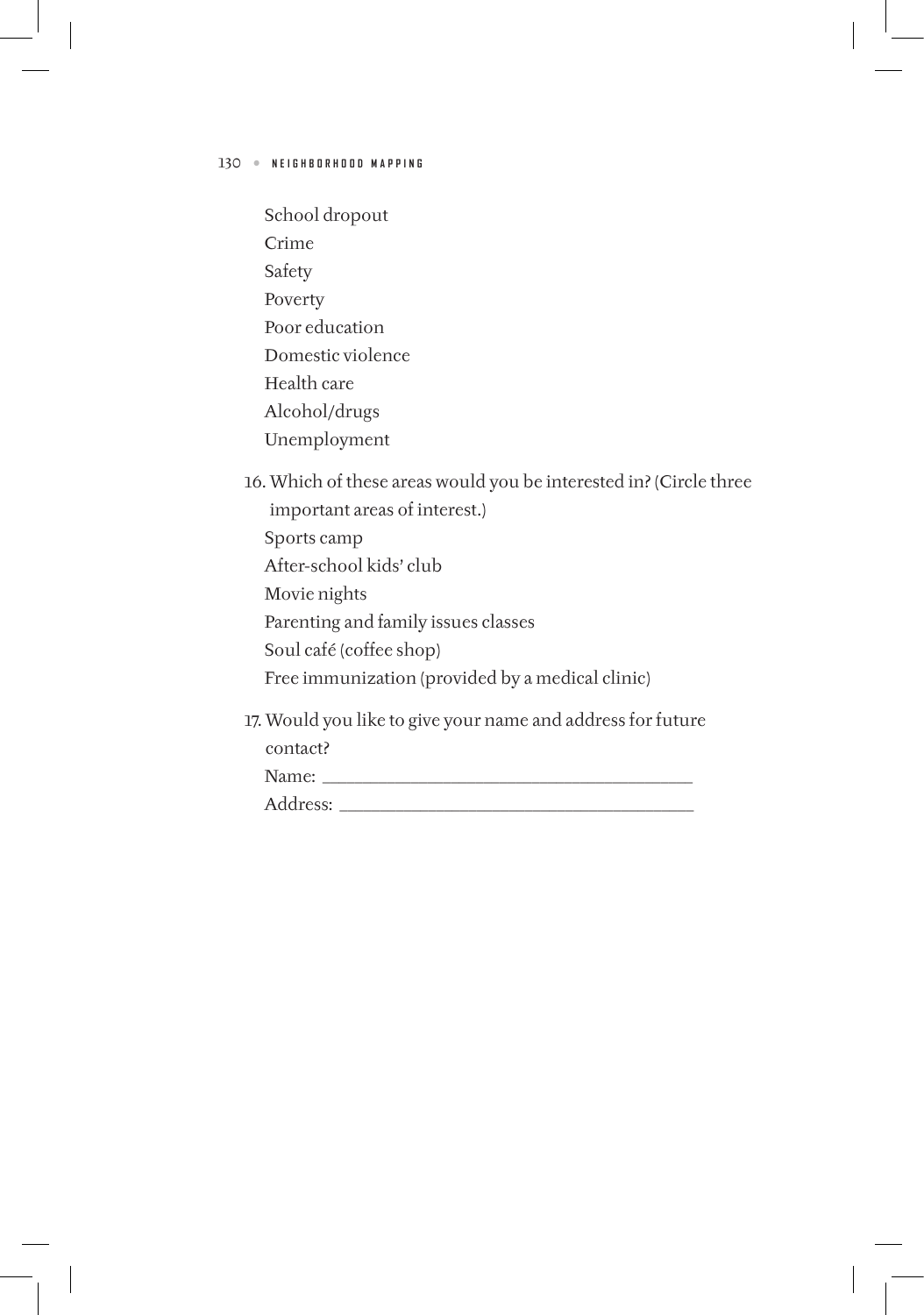**appendix 6: sample survey**

# **College CaMpuses**



- 2. What is your major at school?
- 3. What is your ethnicity?
	- Caucasian Black/African-American Asian Hispanic/Latino **Other**
- 4. What is your first language? English Chinese Korean
	- Japanese
	- Spanish
	- Other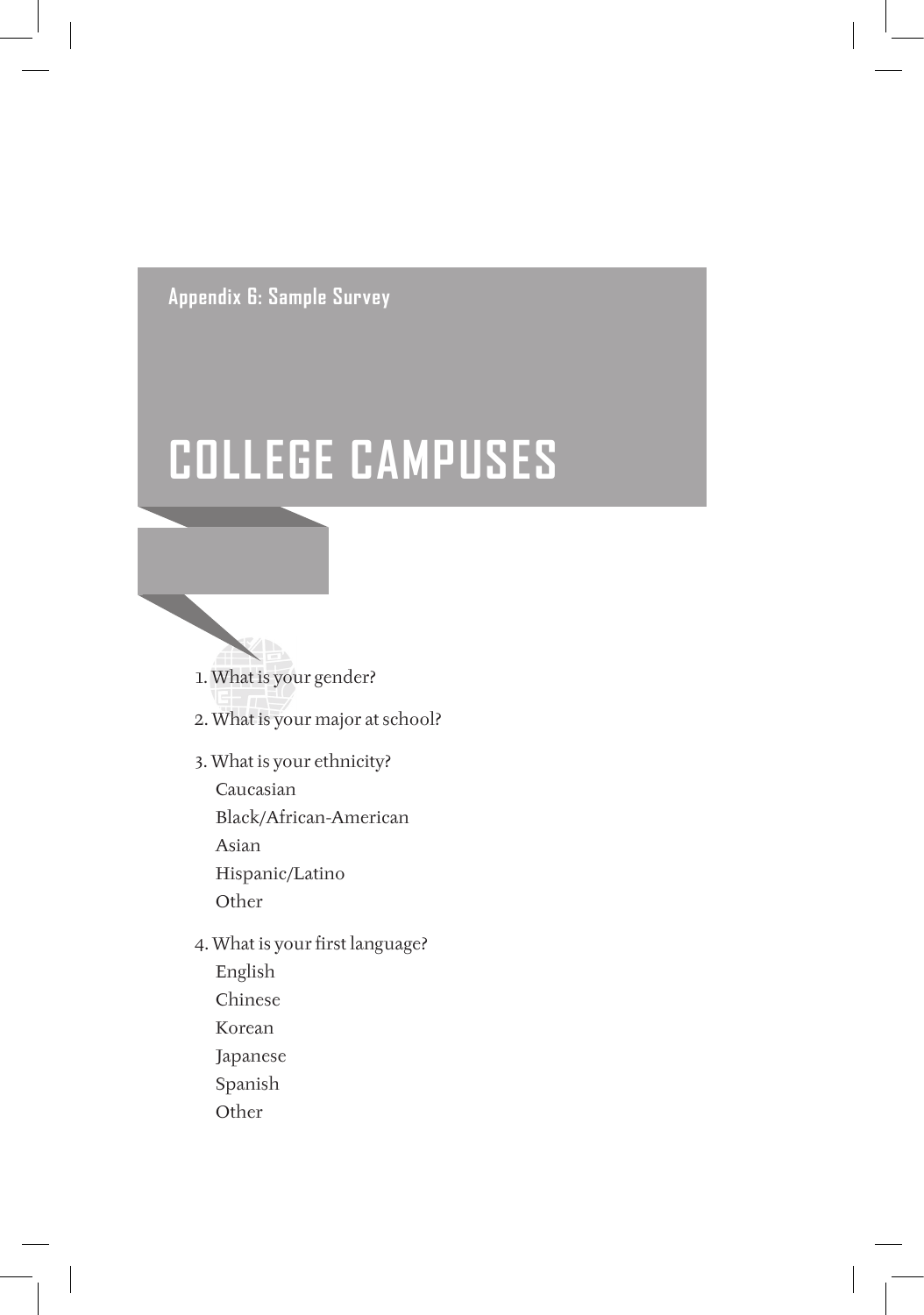5. Which of the following best describes you?

Buddhist Ancestral worship Confucian Catholic Protestant Jewish Muslim Hindu Other  $\Box$ 

6. If you are a Protestant, do you go to your home church?

7. Can you tell us why you do not go to your home church? Because it is too far to go to my home church.

 Because my home church does not have Sunday service for college students or young adults.

 Because I do not have my old friends at my home church anymore.

Because I am not satisfied with my home church activities. Other:

- 8. If you decided (or are thinking) to stop going to church, what are your reasons?
	- Too busy Bad experience

Doesn't meet my needs

Don't know anyone

Other:

9. Which of these would be motivating factors to go to church as a Christian?

Training of children

Drawing closer to God

- Finding forgiveness
- Finding purpose to life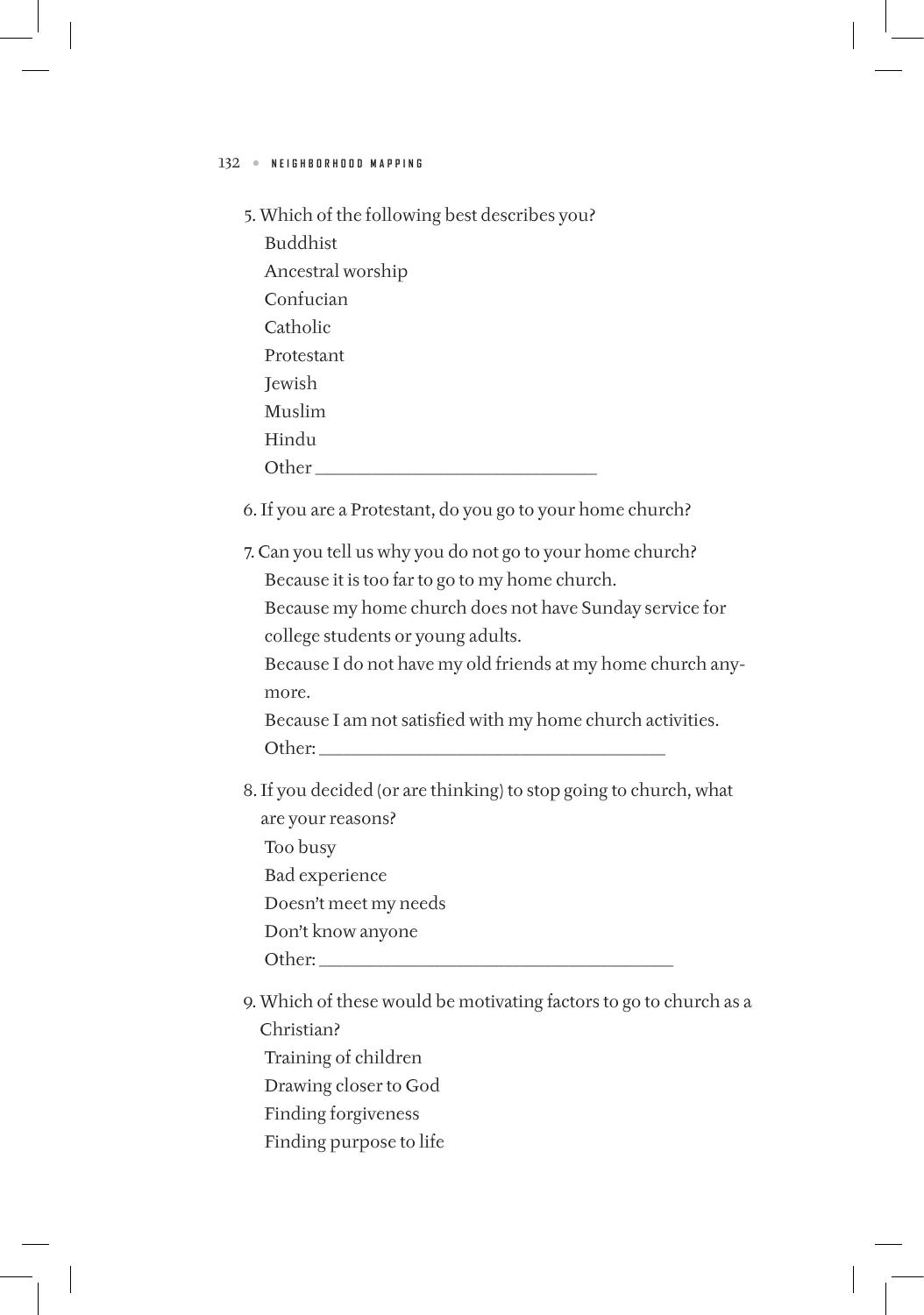Meeting new friends Other: \_\_\_\_\_\_\_\_\_\_\_\_\_\_\_\_\_\_\_\_\_\_\_\_\_\_\_\_\_\_\_\_\_\_\_\_\_\_\_\_\_\_\_

10. Please choose the three most important things in your life in order of priority. (Please indicate 1, 2, 3.) Money Religion Family Friendship Career Health Education Other:

11. In your opinion, what are the two biggest problems of

Christianity? (Please indicate 1 and 2.)

Selfishness

Exclusiveness of other beliefs

Arrogance

Judgmental attitude

Lack of love

Lack of charity

None

Other: \_\_\_\_\_\_\_\_\_\_\_\_\_\_\_\_\_\_\_\_\_\_\_\_\_\_\_\_\_\_\_\_

12. I would be more fulfilled with more:

Inner contentment Personal significance Stability Hope Emotional support Sense of belonging Relevant beliefs Purpose in life